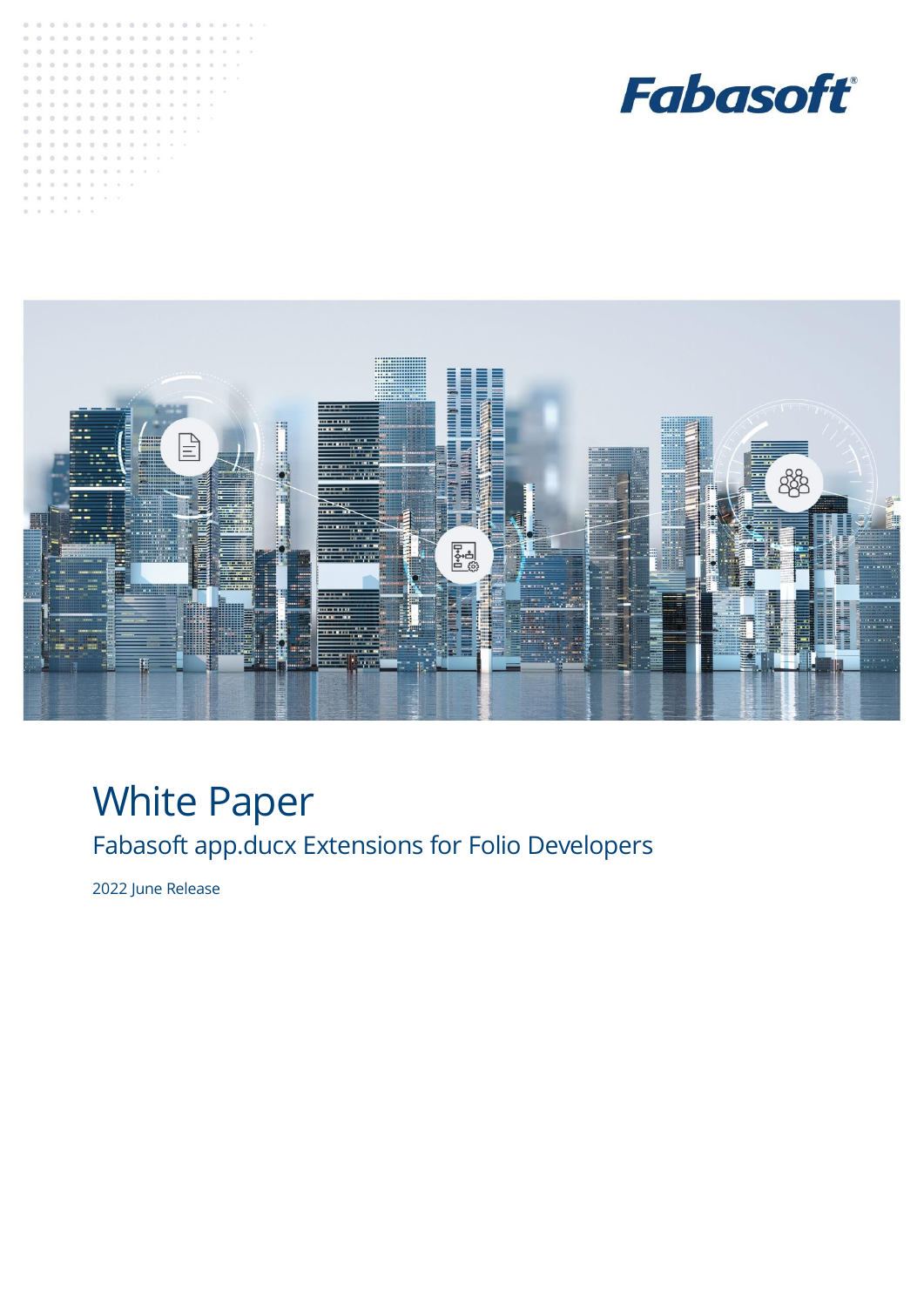Copyright © Fabasoft R&D GmbH, Linz, Austria, 2022.

All rights reserved. All hardware and software names used are registered trade names and/or registered trademarks of the respective manufacturers.

No rights to our software or our professional services, or results of our professional services, or other protected rights can be based on the handing over and presentation of these documents.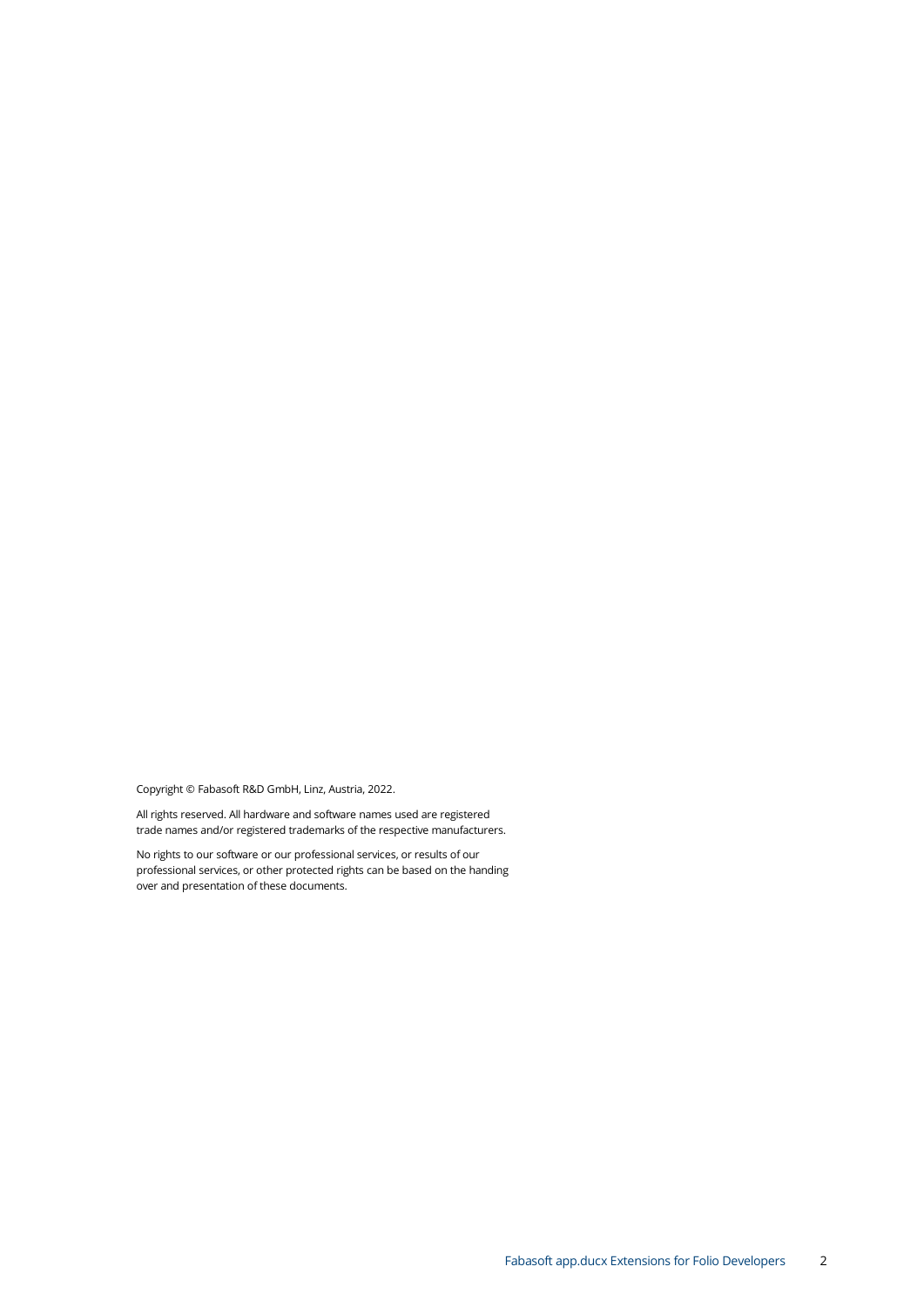# Contents

| 2 Working With Fabasoft app.ducx Projects Using Eclipse _________________________6 |  |
|------------------------------------------------------------------------------------|--|
|                                                                                    |  |
|                                                                                    |  |
|                                                                                    |  |
|                                                                                    |  |
|                                                                                    |  |
|                                                                                    |  |
|                                                                                    |  |
|                                                                                    |  |
|                                                                                    |  |
|                                                                                    |  |
|                                                                                    |  |
|                                                                                    |  |
|                                                                                    |  |
|                                                                                    |  |
|                                                                                    |  |
|                                                                                    |  |
|                                                                                    |  |
|                                                                                    |  |
|                                                                                    |  |
|                                                                                    |  |
|                                                                                    |  |
|                                                                                    |  |
|                                                                                    |  |
|                                                                                    |  |
|                                                                                    |  |
|                                                                                    |  |
|                                                                                    |  |
|                                                                                    |  |
|                                                                                    |  |
| 7.1 Using "add" and "override" of a Software Solution or Edition (Deprecated)20    |  |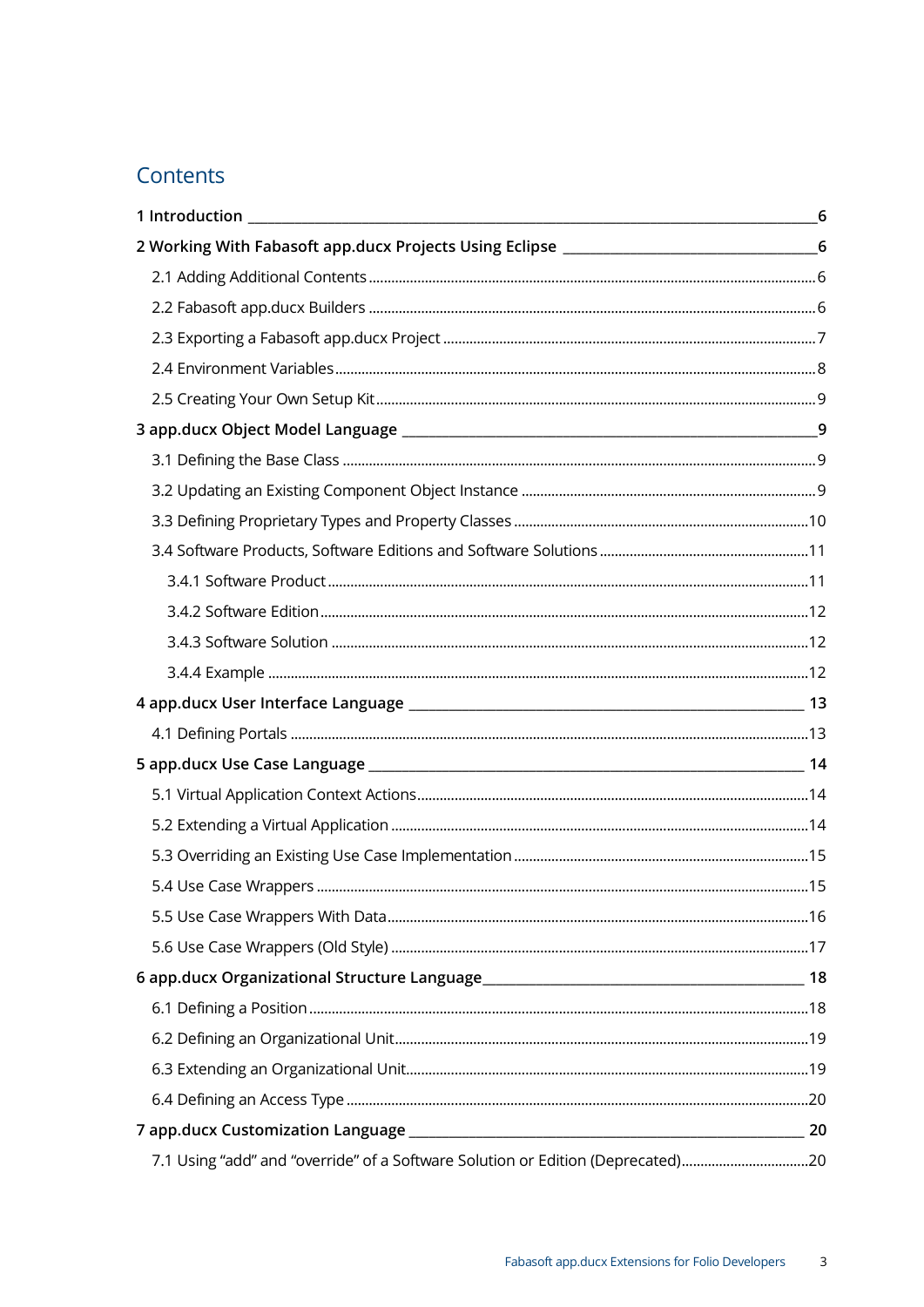| 10.1 Creating an Fabasoft app.ducx Project From an Existing Software Component23 |  |
|----------------------------------------------------------------------------------|--|
|                                                                                  |  |
|                                                                                  |  |
|                                                                                  |  |
|                                                                                  |  |
|                                                                                  |  |
|                                                                                  |  |
|                                                                                  |  |
|                                                                                  |  |
|                                                                                  |  |
|                                                                                  |  |
|                                                                                  |  |
|                                                                                  |  |
|                                                                                  |  |
|                                                                                  |  |
|                                                                                  |  |
|                                                                                  |  |
|                                                                                  |  |
|                                                                                  |  |
|                                                                                  |  |
|                                                                                  |  |
|                                                                                  |  |
|                                                                                  |  |
|                                                                                  |  |
|                                                                                  |  |
|                                                                                  |  |
|                                                                                  |  |
|                                                                                  |  |
|                                                                                  |  |
|                                                                                  |  |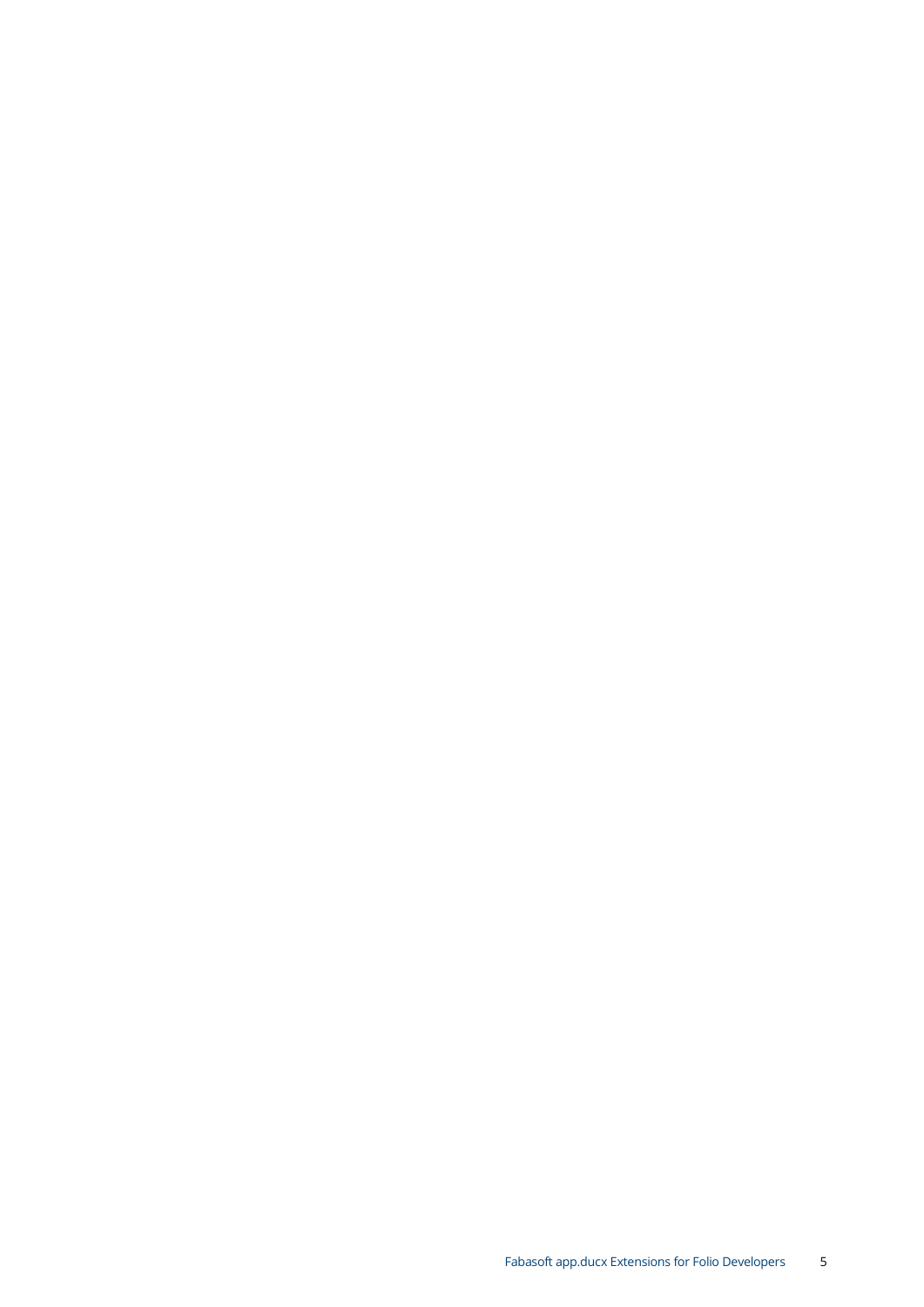### <span id="page-5-0"></span>1 Introduction

Fabasoft app.ducx is Fabasoft's powerful use case-oriented application development system for developing composite content applications (CCAs).

The Fabasoft app.ducx reference documentation series consists of the following three consecutive documents:

• [Fabasoft app.ducx for Cloud Developers](https://help.developer.fabasoft.com/index.php?topic=doc/Fabasoft-appducx-for-Cloud-Developers/index.htm)

This document explains all concepts and use cases that are relevant for Cloud and Folio developers. This document is aimed at software developers interested in exploring the tremendous potential of Fabasoft app.ducx.

- **Fabasoft app.ducx Extensions for Folio Developers** This document describes extensions that are relevant for Folio developers. It is highly recommended to read "Fabasoft app.ducx for Cloud Developers" beforehand, because all the presented concepts are also directed at Folio developers. **Note:** You are currently reading this document.
- [Fabasoft app.ducx Extensions for Java Developers](https://help.developer.fabasoft.com/index.php?topic=doc/Fabasoft-appducx-Extensions-for-Java-Developers/index.htm) This document provides an overview of using Java in your app.ducx project. Java can only be used along with Folio. It is highly recommended to read "Fabasoft app.ducx Extensions for Folio Developers" beforehand.

### <span id="page-5-1"></span>2 Working With Fabasoft app.ducx Projects Using Eclipse

If you are a Folio developer, you have to consider following additional aspects when working with app.ducx projects.

### <span id="page-5-2"></span>2.1 Adding Additional Contents

Additional contents may be specified within Fabasoft app.ducx project settings. It is solely for additional contents, e.g. help contents (Compiled Help Files) or contents for a specific platform, e.g. Windows x64 only. These contents will be part of your software component.

Contents are simply added by dropping a bunch of files from the file system. Additional properties may be set after drop. The basename is initially constructed from the basename of the file. The type is CCT\_NORMAL by default. The basename may be changed.

Fabasoft app.ducx tries to identify available variables. The longest match is used. Variables include environment variables and variables available within in Eclipse.

**Note:** When using a build process out of eclipse, Eclipse variables might not be available.

### <span id="page-5-3"></span>2.2 Fabasoft app.ducx Builders

Running app.ducx in Eclipse requires the setting "Project" > "Build Automatically" to be enabled, so that cross-referencing between different source code sections can be established. This setting will be automatically enabled once after installing the Fabasoft app.ducx feature.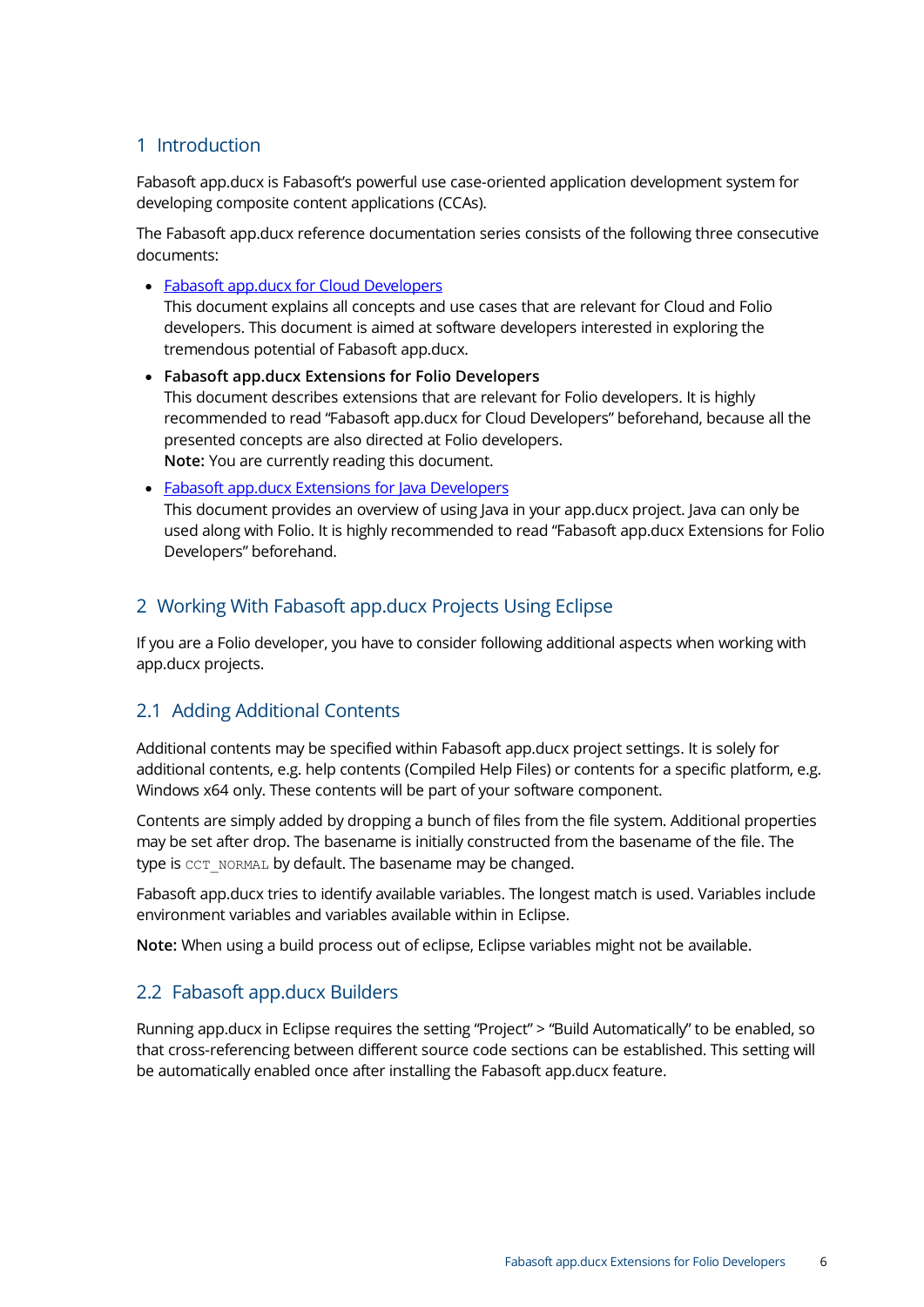| Fabasoft app.ducx - Eclipse Platform<br>⊜                    |  |   |                                                                      |            |
|--------------------------------------------------------------|--|---|----------------------------------------------------------------------|------------|
| <b>Search</b><br>Navigate<br>Refactor<br>Edit Source<br>File |  |   | Project Run<br>Window                                                | Help       |
| $\qquad \qquad \blacksquare$<br>Ħ<br>Project Explorer &      |  |   | Open Project<br><b>Close Project</b>                                 |            |
| ᢦ<br>ਥਿੰ<br>⊟<br>APPDUCXSAMPLE                               |  | 局 | <b>Build All</b><br><b>Build Project</b><br><b>Build Working Set</b> | $Ctrl + B$ |
|                                                              |  | √ | Clean<br><b>Build Automatically</b><br>Properties                    |            |

Generating output of a Fabasoft app.ducx project is done by the Fabasoft app.ducx builder. This builder can be configured to run on each automatically triggered build by the Eclipse Platform. The corresponding setting ("Generate COO-file on automatic build") has to be set in each project's preferences. By default, this setting is disabled because generating output is not necessary on each save operation in Eclipse.

| Properties for APPDUCXSAMPLE                        |                          |                              |                                      | x<br>▣                                                            |
|-----------------------------------------------------|--------------------------|------------------------------|--------------------------------------|-------------------------------------------------------------------|
| type filter text                                    | <b>Fabasoft app.ducx</b> |                              |                                      | $\Leftrightarrow \; \bullet \; \Rightarrow \; \bullet \; \bullet$ |
| $\triangleright$ Resource<br><b>Builders</b>        | Component:               | APPDUCXSAMPLE@1.3100         |                                      |                                                                   |
| Fabasoft app.ducx<br>Java Build Path                | Use default web service  |                              | Generate COO-file on automatic build |                                                                   |
| > Java Code Style<br>$\triangleright$ Java Compiler | Web service:             | http://10.10.65.49:17080/fsc |                                      | Edit                                                              |
| ▷ Java Editor<br>Javadoc Location                   | Target edition/version:  |                              |                                      |                                                                   |
| <b>Project References</b><br>en and                 | Name:                    | APPDUCXSAMPLE                |                                      |                                                                   |

### <span id="page-6-0"></span>2.3 Exporting a Fabasoft app.ducx Project

Exporting a Fabasoft app.ducx project allows you to distribute your project to customers. A Fabasoft app.ducx project represents a single software component. Related software components can be encapsulated in a software product. Several software products build up a software edition. A software edition is a complete product. To customize a software edition depending on customer wishes is done with a software solution.

Software products, software editions and software solutions are defined as instances within a Fabasoft app.ducx project.

#### Exporting Software Components

In Eclipse, open the "File" menu and click "Export". Navigate to "Fabasoft app.ducx" > "Extract Component" to export your Fabasoft app.ducx project to a container file (with a .coo extension) that can be installed in another domain by loading it using the management tool.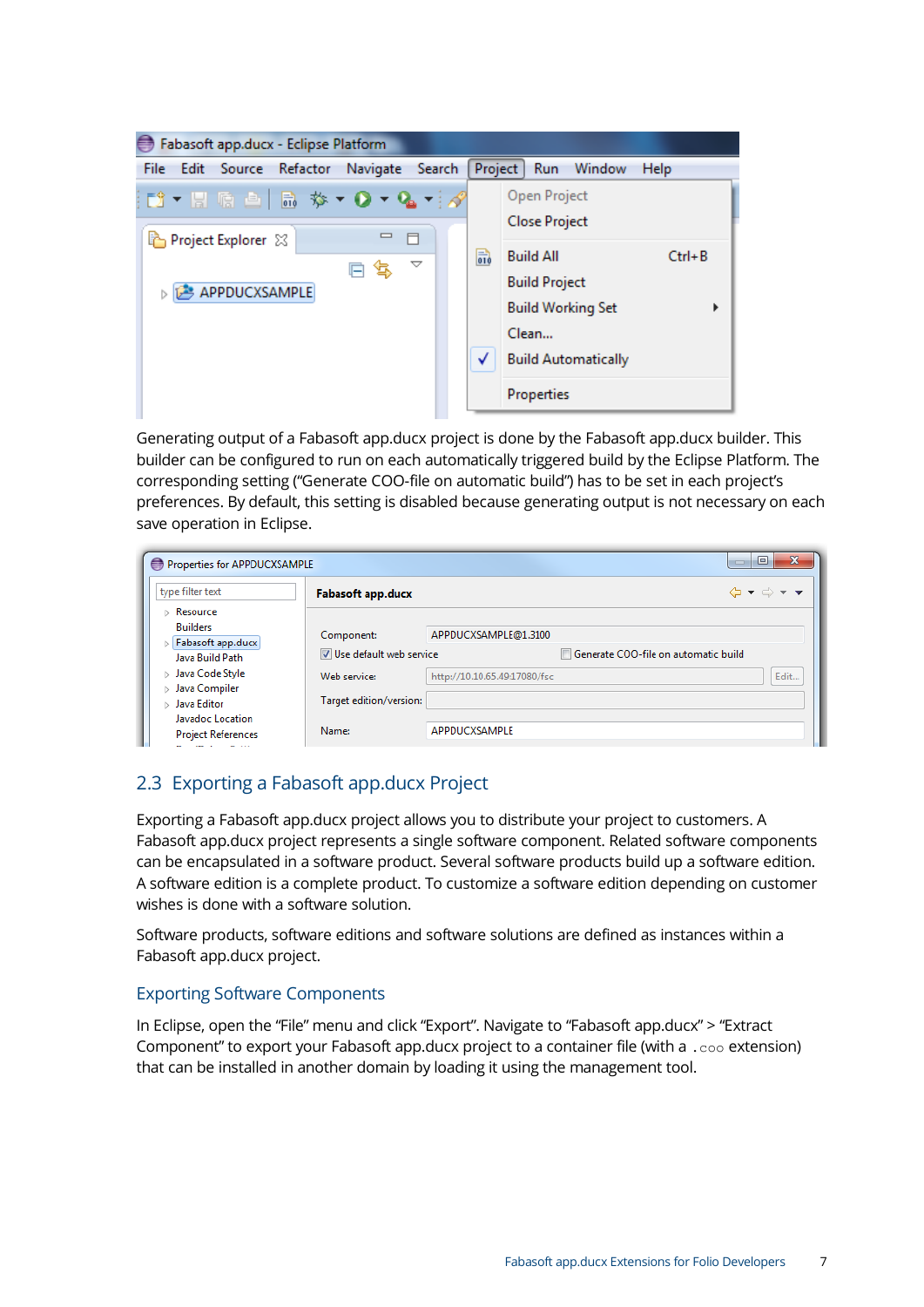| <b>Extract Component</b> | the film of the country of                                                         | $\mathbf{x}$<br>▣<br>$\sqrt{2}$ |
|--------------------------|------------------------------------------------------------------------------------|---------------------------------|
| <b>Extract Component</b> | Select the destination file for the extracted component:                           |                                 |
| Project:                 | APPDUCXSAMPLE<br>Destination file: C:\workspace\APPDUCXSAMPLE\coo\APPDUCXSAMPLE.cc | Select<br>Browse                |
| ?                        | Finish<br>< Back<br>Next >                                                         | Cancel                          |

#### Exporting Software Products, Software Editions, and Software Solutions

In Eclipse, open the "File" menu and click "Export". Navigate to "Fabasoft app.ducx" > "Extract Solution" to export a software product, software edition or software solution of your Fabasoft app.ducx project.

### <span id="page-7-0"></span>2.4 Environment Variables

The following Java-specific environment variables may be used in the Fabasoft app.ducx project file. If this is the case, make sure that the environment variables are also set in the build environment or that the corresponding values are defined in the Apache Ant build.xml.

Environment variable for the java compiler.

- To ensure correct java libraries, the java compiler has to be specified by the environment variable DUCX JAVA HOME [ $X$ ] This variable is used to specify the java compiler required for specific versions of Fabasoft Folio. X stands for the java version. Currently most versions require Java 8 so to be sure that every java compiler from 8 up to the current version generates compatible code, set the variable in an appropriate way (e.g. DUCX\_JAVA\_HOME\_8="C:/Java/jdk1.8.0\_332).
- The order of variable checking is:
	- o *DUCX\_JAVA\_HOME\_X*
	- o *DUCX\_JAVA\_HOME*
	- o *JAVA\_HOME*

If you compile a Fabasoft app.ducx project containing Java source code, the manifest of the generated JAR file can be populated with following environment variables:

- · DUCX SPEC TITLE=SPEC TITLE (string) Defines the title of the specification.
- DUCX SPEC VENDOR=SPEC VENDOR (String) Defines the organization that maintains the specification.
- DUCX SPEC VERSION=SPEC VERSION (string) Defines the version of the specification.
- DUCX IMPL TITLE (string) Defines the title of the implementation.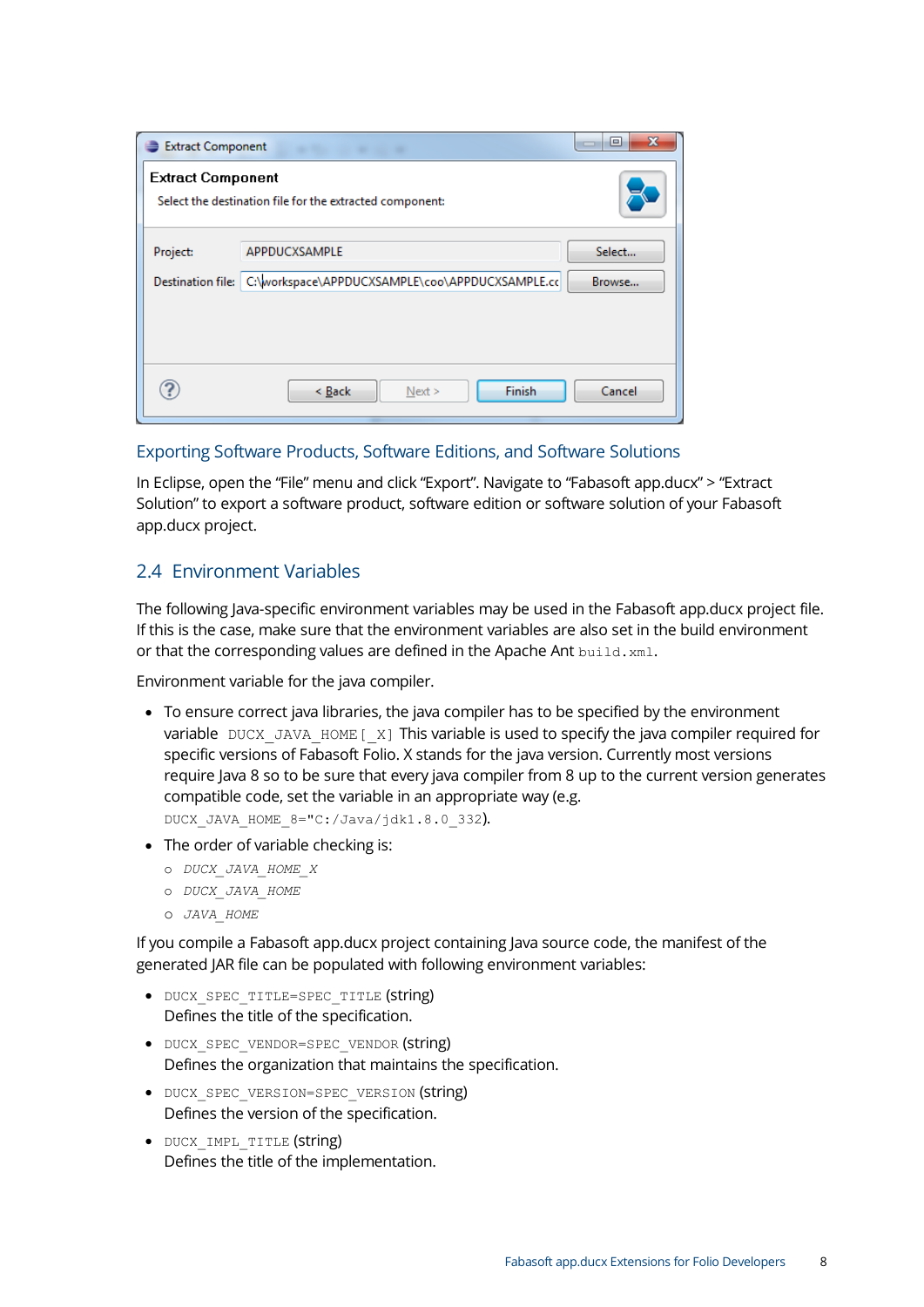- · DUCX IMPL URL (string) Defines the URL from which the implementation can be downloaded from.
- · DUCX IMPL VERSION (string) Defines the version of the implementation.
- DUCX IMPL VENDOR (string) Defines the organization that maintains the implementation.
- DUCX IMPL SEALED (true | false) Should be set true because all classes defined in all package are archived in the same Fabasoft app.ducx JAR file.

### <span id="page-8-0"></span>2.5 Creating Your Own Setup Kit

To create a setup kit including your own software solution perform the following steps:

- 1. Copy the Fabasoft Folio kit on a writeable media.
- 2. Copy your software solution in the setup directory.

The base product extended by your own software solution can now be installed or updated using setup.exe Of setup.sh.

#### **Note:**

- The property COOSYSTEM@1.1:solallowedbaseeditions of a software solution contains the references of allowed base software editions for this software solution. At least one of the allowed base software editions must be installed in the domain to be able to install this software solution. Leave this property empty, if the software solution should be a stand-alone solution instead of an add-on solution. Keep in mind that only one stand-alone software edition or software solution can be installed in a domain.
- Make sure that all COO files of your additionally needed software components (Fabasoft app.ducx projects) are copied in the software solution folder. The software components have to be referenced in the property COOSYSTEM@1.1:prodcomponents.

### <span id="page-8-1"></span>3 app.ducx Object Model Language

This chapter outlines object model language features that are relevant for Folio developers.

### <span id="page-8-2"></span>3.1 Defining the Base Class

There is no restriction for defining the base class.

### <span id="page-8-3"></span>3.2 Updating an Existing Component Object Instance



Using the update instance keywords, it is possible to update selected properties of an existing component object.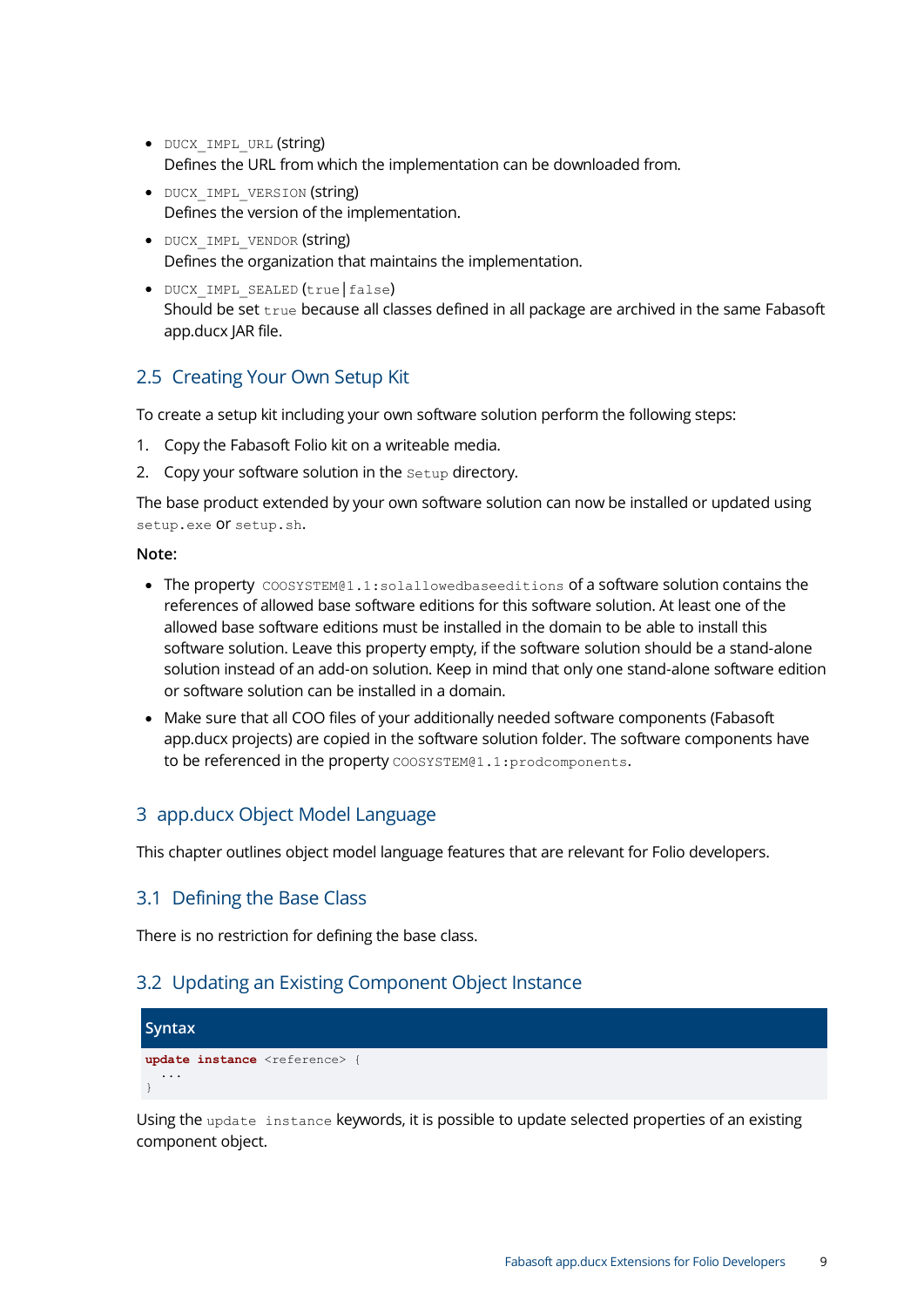The update instance keywords must be followed by the reference or the object address of the component object to be updated. You can use generic assignment statements inside the update instance block to assign values to properties of the instance. The values of the referenced properties are replaced by the values inside the block.

#### **Example**

```
objmodel APPDUCXSAMPLE@200.200
{
   import COOSYSTEM@1.1;
   // Exclude exclusively order and invoice objects from the list of objects allowed
   // on the user's desk
  update instance objchildren {
   attrnotallowed<attrallclass, attrallcomponent> = {
       { Order, APPDUCXSAMPLE@200.200 },
      { Invoice, APPDUCXSAMPLE@200.200 }
     }
  }
}
```
### <span id="page-9-0"></span>3.3 Defining Proprietary Types and Property Classes

In some rare cases it is necessary to define special type instances. This is done by creating an instance of a type class. Properties using this type can be declared by using a special syntax, specifying the property class and the new type.

It is even possible to declare a special property class to be able to specifiy new property attributes. This class has to be a subclass of an existing property class.

The software component NUMERATOR@1.1001 uses this method to define special property types for key numerators. See the sample code how to use these.

**Note:** Using proprietary types and property definition classes might result in unexpected behavior of the generic UI controls, so the general advice is not to use this feature unless you are really familiar with the existing object model.

#### **Example**

```
objmodel APPDUCXSAMPLE@200.200
{
   import COOSYSTEM@1.1;
   import NUMERATOR@1.1001;
/*
    * new type to be used in this project
   */
   instance TypeStringDef ZIPCODE {
   }
   /*
   * property definition class for properties of new type
\star/ class AttributeZipcodeDef : AttributeStringDef {
    programmatic = true;
     attrinitobjs<attrobjmember, attrinitobjval> = {
      { attrtype, ZIPCODE }
 }
    boolean digitsonly;
   }
   /*
    * class using the new property and type definitions
    */
   class Location {
    AttributeStringDef<ZIPCODE> anyzipcode;
    AttributeZipcodeDef<ZIPCODE> germanzipcode {
      digitsonly = true;
```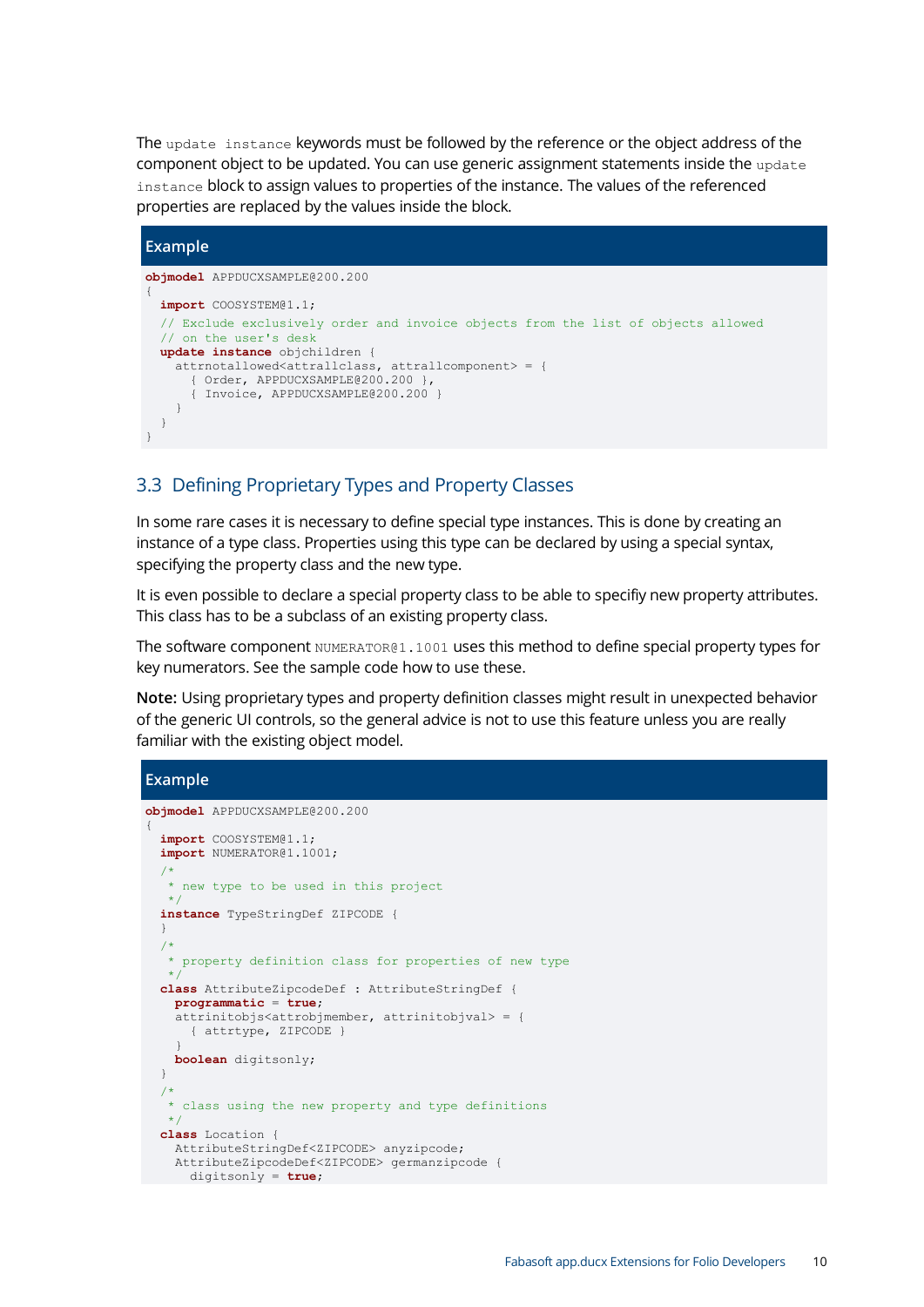```
 }
     KeyNumerator<INTEGER> locnumber {
      KeyEntryList<NUMERATOR@1.1001:objclass, keyattrlist> = {
         { Location, objowner }
       }
    }
  }
}
```
### <span id="page-10-0"></span>3.4 Software Products, Software Editions and Software Solutions

Software products, software editions and software solutions are defined as instances within a Fabasoft app.ducx project. To export a software edition or software solution open the "File" menu, click "Export" and click "Fabasoft app.ducx" > "Extract Solution". Click "Next". Select a project that contains a software edition or software solution, specify a folder and click "Finish". All files of the software edition or software solution are exported as a single ZIP file. Alternatively, an Apache Ant task can be used.

**Note:** Software products and software editions are for Fabasoft internal use only. Software solutions are designed for packaging software projects of Fabasoft partners and customers.

Available properties can be found in the following chapters.

#### <span id="page-10-1"></span>3.4.1 Software Product

- COOSYSTEM@1.1:prodname Defines the name of the software product.
- COOSYSTEM@1.1:prodverscode Defines the version of the software product.
- COOSYSTEM@1.1:prodstate Defines whether the software product is in development (PRODST\_DEVELOP) or is in production (PRODST\_INSTALLED).
- COOSYSTEM@1.1:prodcopyright Defines the copyright of the software product.
- COOSYSTEM@1.1:prodcopyrightbmp Defines the copyright image of the software product.
- COOSYSTEM@1.1:prodcomponents Defines references of software components that are contained in the software product.
- COOSYSTEM@1.1:proddemocomponents Defines references of demo software components that are contained in the software product.
- COOSYSTEM@1.1:produnselcomponents Defines references of software components that are not installed by default when installing the software product.
- COOSYSTEM@1.1:prodexcomponents Defines references of software components that are not contained any longer in the software product.
- COOSYSTEM@1.1:prodadminfiles Contains administrative COO files.
- COOSYSTEM@1.1:prodconfigexpr Contains app.ducx Expression Language to customize the Fabasoft Folio Domain.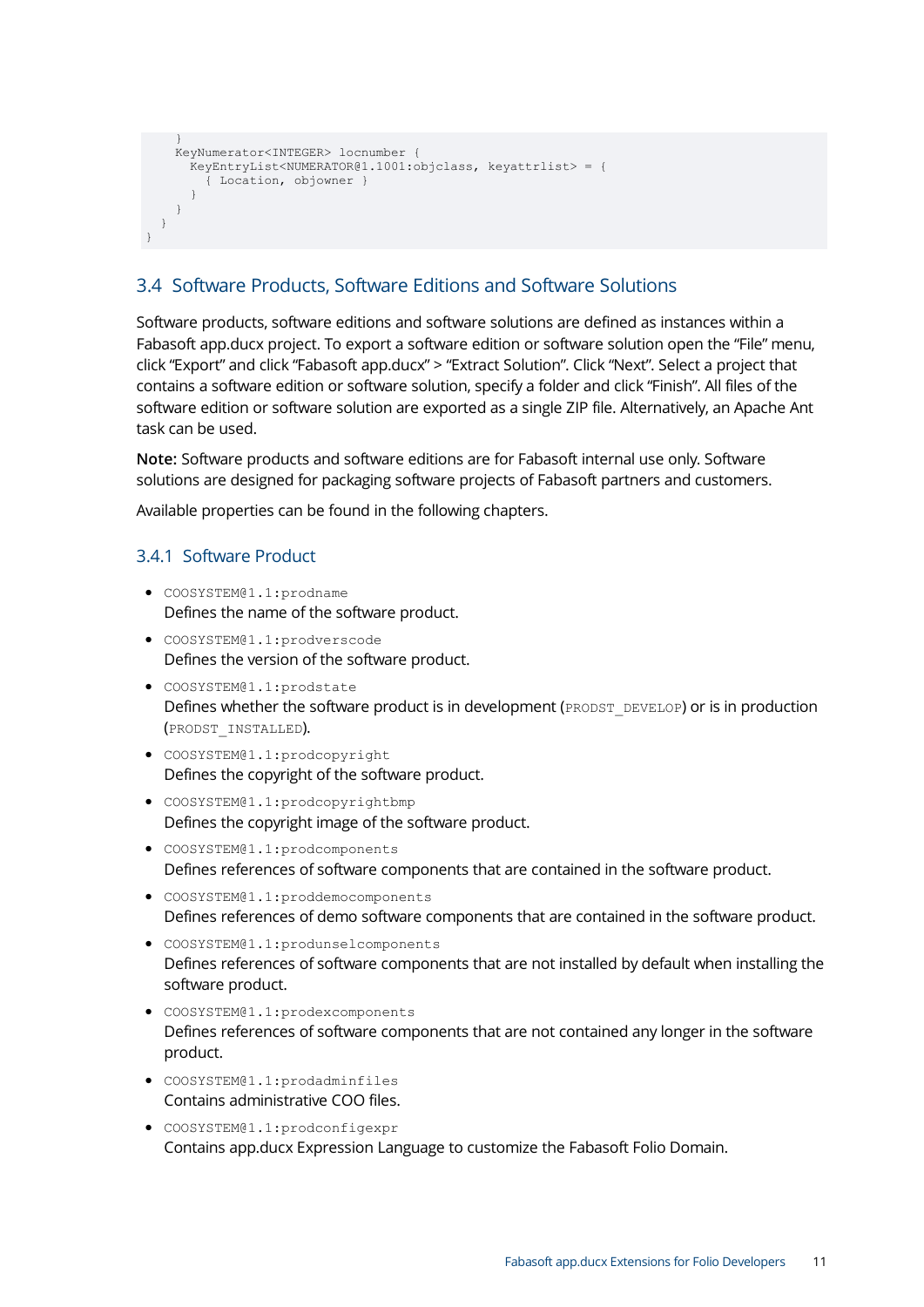• COOSYSTEM@1.1:compcontents Contains content files like help files.

### <span id="page-11-0"></span>3.4.2 Software Edition

- COOSYSTEM@1.1:prodbaseprodobjs Contains the software products, the software edition is based on.
- COOSYSTEM@1.1:editallowedbaseeditions

Contains the references of allowed base software editions for this software edition. At least one of the allowed base software editions must be installed in the Fabasoft Folio Domain to be able to install this software edition. Leave this property empty, if the software edition should be a stand-alone edition instead of an add-on edition. Fabasoft Folio Compliance is a typical standalone edition and Fabasoft app.ducx is a typical add-on edition. Keep in mind that only one stand-alone software edition or software solution can be installed in a Fabasoft Folio Domain.

• COOSYSTEM@1.1:proddemodata Contains the references of demo data objects.

**Note:** Additionally, properties of the software product are also available in a software edition.

### <span id="page-11-1"></span>3.4.3 Software Solution

- COOSYSTEM@1.1:prodbaseprodobjs Contains the software products the software solution is based on.
- COOSYSTEM@1.1:solallowedbaseeditions Contains the references of allowed base software editions for this software solution. At least one of the allowed base software editions must be installed in the Fabasoft Folio Domain to be able to install this software solution. Leave this property empty, if the software solution should be a stand-alone solution instead of an add-on solution. Keep in mind that only one standalone software edition or software solution can be installed in a Fabasoft Folio Domain.
- COOSYSTEM@1.1:proddemodata Contains the references of demo data objects.

**Note:** Additionally, properties of the software product are also available in a software solution.

#### <span id="page-11-2"></span>3.4.4 Example

A solution may look like the following example.

```
Example
instance SoftwareSolution SolutionSample {
  prodname = "Sample Solution";
 prooverscode = 1005; prodstate = PRODST_INSTALLED;
  prodcopyright = file("resources/copyright.txt");
  prodcopyrightbmp = file("resources/copyright.bmp");
  prodadminfiles<ncname, nccont> = {
 { "baseaclcfg.coo", file("resources/config/baseaclcfg.coo") },
 { "baseguicfg.coo", file("resources/config/baseguicfg.coo") },
 { "baseseccfg.coo", file("resources/config/baseseccfg.coo") }
 }
  proddemodata = "APPDUCXSAMPLE@200.200:DemoDataForSampleSolution";
}
instance DemoData DemoDataForSampleSolution {
   ddcustomizingexprs<ddename, ddeexpr> = {
     { "FolioDataExpression.exp",
      file("resources/imports/FolioDataExpression.exp")
```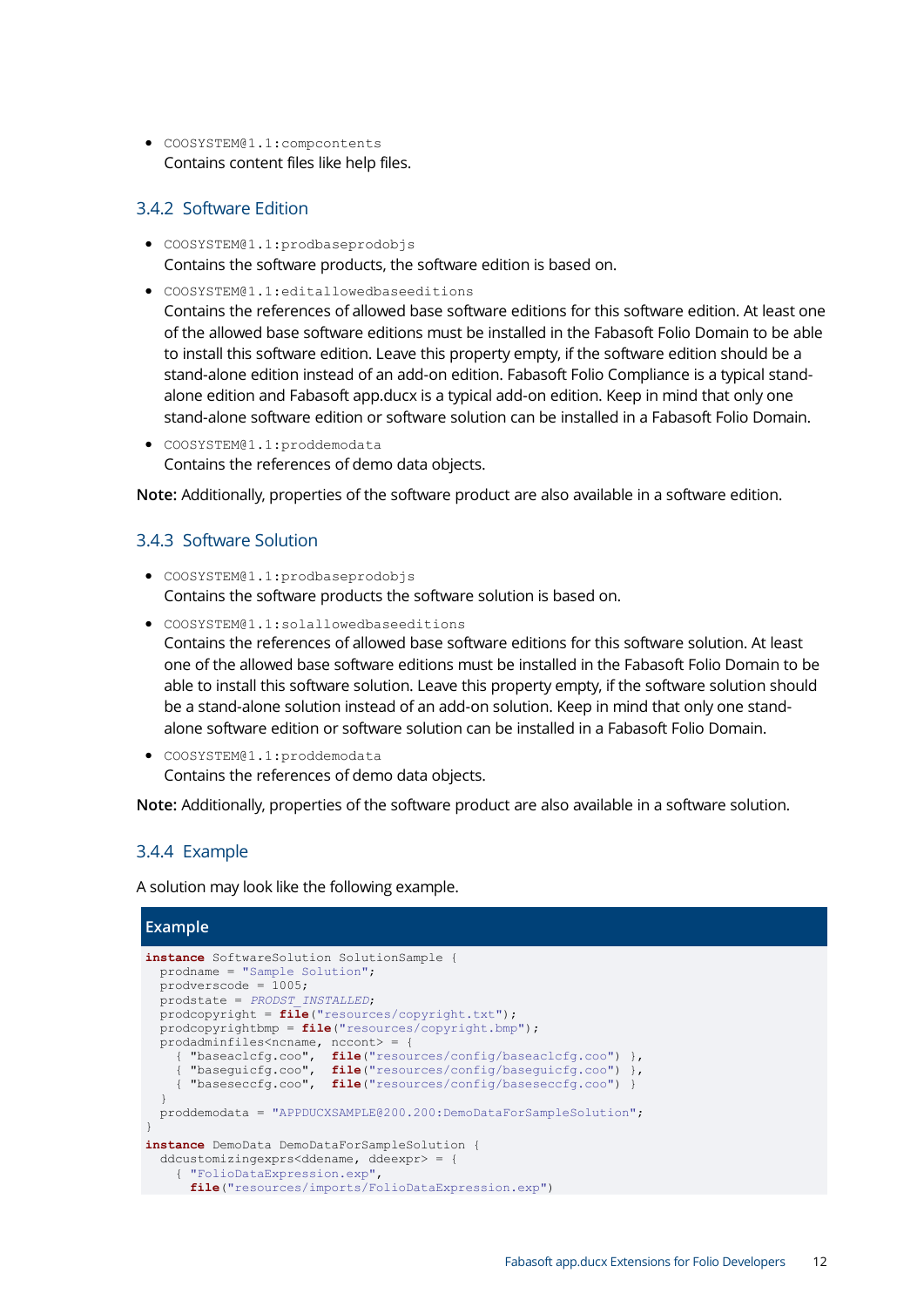```
 }
   }
   ddimports<ddidatasource, component> = {
     {
       file("resources/imports/FOLIOIMPORT_00_Group.csv"),
      APPDUCXSAMPLE@200.200
     }
   }
}
```
### <span id="page-12-0"></span>4 app.ducx User Interface Language

This chapter outlines user interface language features that are relevant for Folio developers.

### <span id="page-12-1"></span>4.1 Defining Portals

```
Syntax
portal reference {
  pane reference {
    colorscheme = colorscheme;
 page reference {
 application = application;
     }
   }
   ...
}
```
The app.ducx user interface language allows you to define custom portals in your software component.

In Fabasoft Folio, a portal is comprised of three distinct elements:

- the *Portal* (FSCVPORT@1.1001:Portal) object itself
- one or more *Portal Panes* (FSCVPORT@1.1001:Pane) that are part of the portal
- one or more *Portal Pages* (FSCVPORT@1.1001: Page) that are part of a portal pane

The keyword portal is used to define a portal. It must be followed by a reference and curly braces. The portal may contain multiple portal panes, which are defined inside the portal block using the pane keyword.

Each pane block must have a reference followed by curly braces. Inside the pane block, you may use the colorscheme keyword to assign a predefined color scheme to the portal pane.

The page keyword denotes a portal page. Multiple pages can be nested within a pane block. In each page block, a virtual application must be referenced using the application keyword. This virtual application is invoked when the portal page is displayed.

#### **Example**

```
userinterface APPDUCXSAMPLE@200.200
{
  import COOSYSTEM@1.1;
  import FSCVAPP@1.1001;
  portal CustomerPortal {
     pane OrderPane {
      colorscheme = Green;
       page OrderPage {
         application = OrderOverview;
       }
     }
```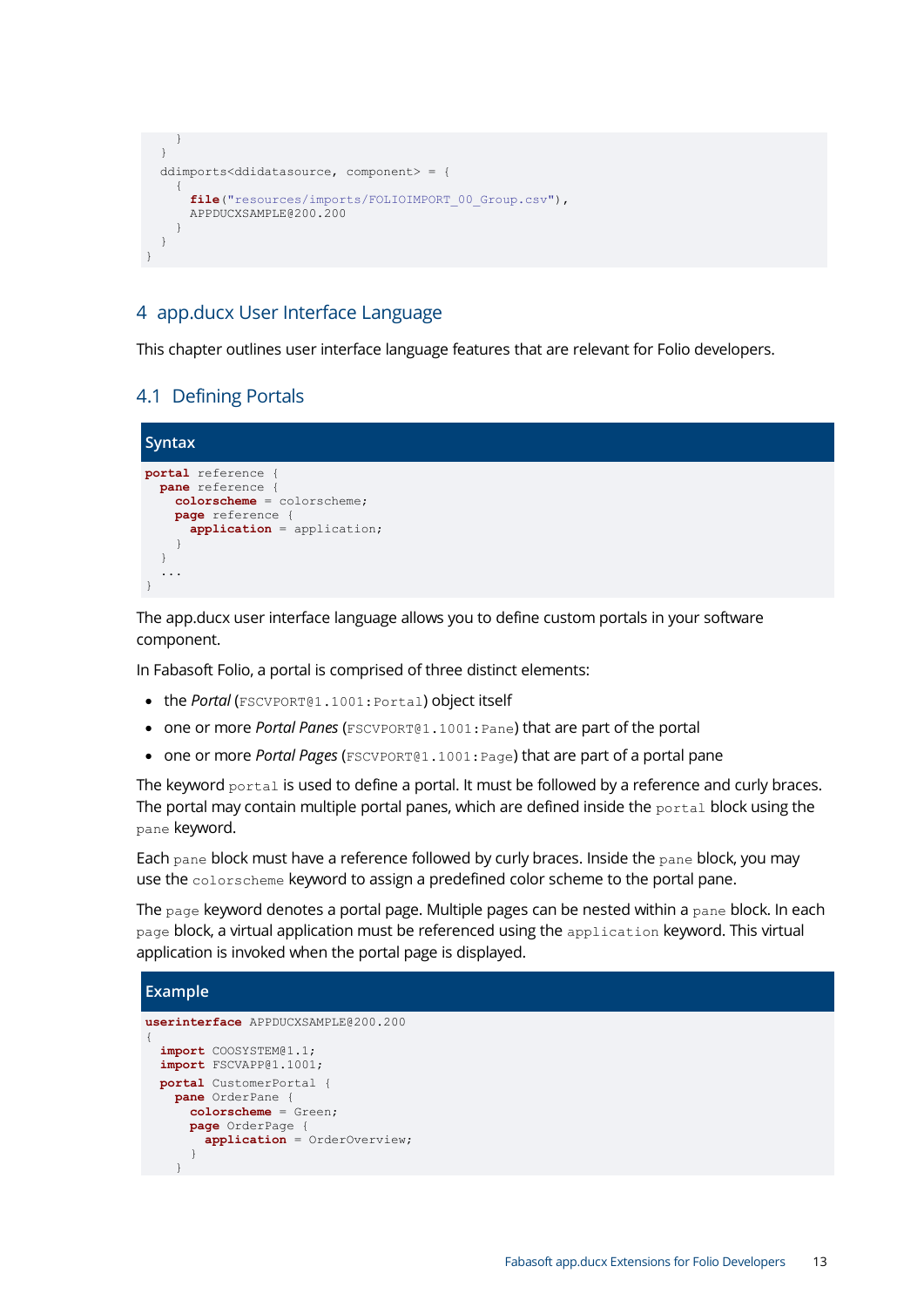<span id="page-13-0"></span> } }

### 5 app.ducx Use Case Language

This chapter outlines use case language features that are relevant for Folio developers.

### <span id="page-13-1"></span>5.1 Virtual Application Context Actions

The action FSCVAPP@1.1001:GetVAPPInformation returns a dictionary in the first parameter, which contains the keys listed in the following table.

**Note:** Only for internal use.

| <b>Key</b>          | <b>Description</b>                                                                                                                                                       |
|---------------------|--------------------------------------------------------------------------------------------------------------------------------------------------------------------------|
| application         | The $\alpha$ application key stores the virtual application that is currently<br>running.                                                                                |
| dispatcher          | The dispatcher key stores the application dispatcher used.                                                                                                               |
| topappview          | The topappview key stores the topmost application view.                                                                                                                  |
| topappviewisexplore | The topappviewisexplore key stores whether the topmost<br>application view is in explore mode.                                                                           |
| servertype          | The servertype key allows you to determine the type of web server<br>used. For example, the value "IIS" is stored for Microsoft Internet<br><b>Information Services.</b> |
| serverplatform      | The serverplatform key stores an identifier of the server operating<br>system.                                                                                           |
| isportlet           | The isportlet key stores whether it is a portlet.                                                                                                                        |
| isplugininst        | The isplugininst key stores whether the native client is installed.                                                                                                      |

### <span id="page-13-2"></span>5.2 Extending a Virtual Application

Any virtual application can be extended with dialogs in context of a use case and variant. Use the using keyword followed by the reference of a virtual application and curly braces. By default, this reference is formed by concatenating the variant name and the use case name.



In the following example the virtual application for the menu use case EditInvoice that is defined for variant order gets extended by the EditOrder dialog.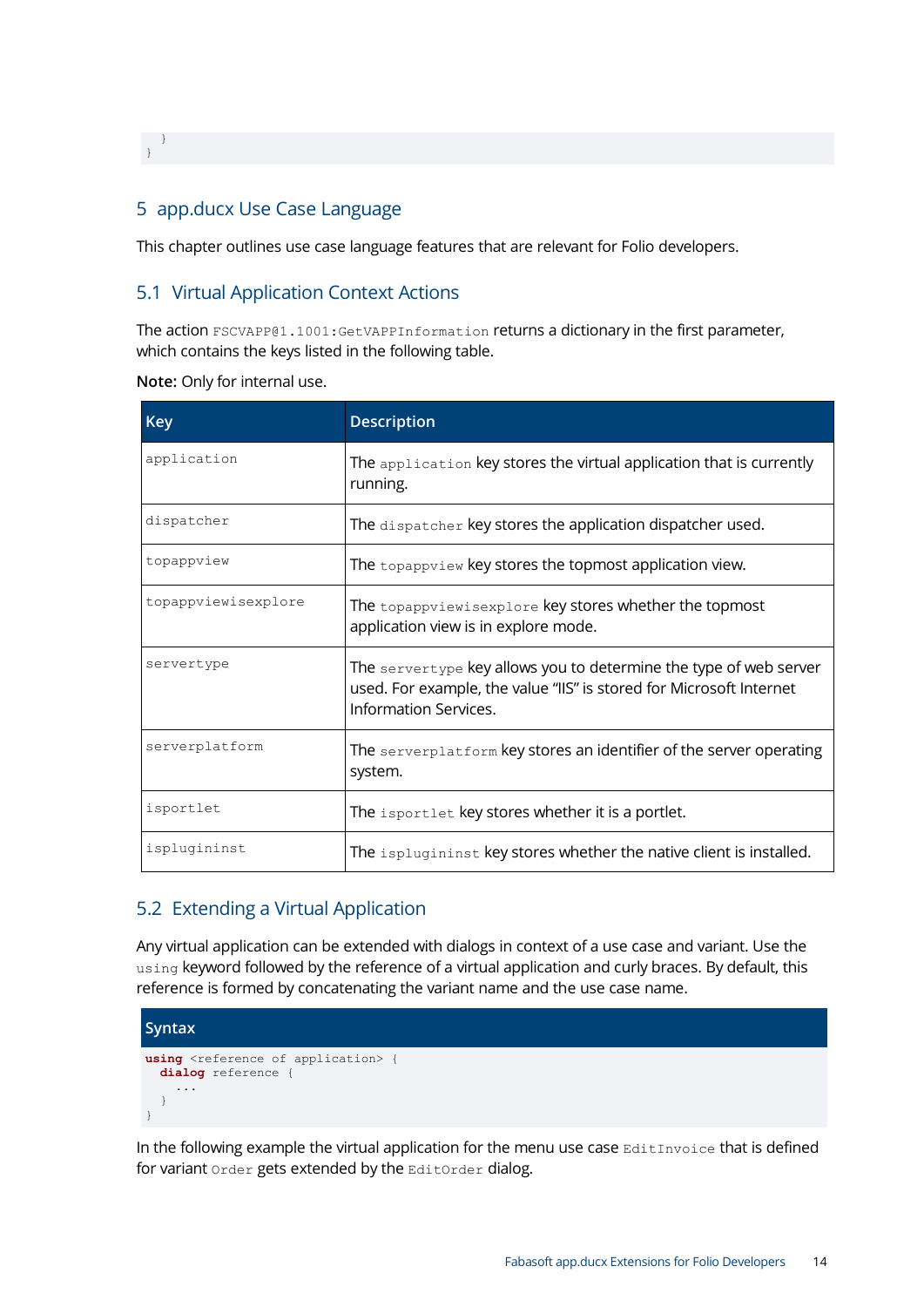```
Example
using OrderEditInvoice {
   dialog EditOrder {
     form = expression {
      if (coort.GetCurrentUserRoleGroup() == #SysAdm) {
        return #FormEditOrderAdmin;
 }
       else {
        return #FormEditOrderUser;
       }
     }
   }
}
```
### <span id="page-14-0"></span>5.3 Overriding an Existing Use Case Implementation



You can override an existing use case implementation for the object classes belonging to your software component.

When overriding an existing use case implementation, the override keyword must precede the reference of the use case that you want to override, followed by curly braces.

In the following example, a custom implementation is defined for COOSYSTEM@1.1:AttrContentSet in object class APPDUCXSAMPLE@200.200:Invoice.



### <span id="page-14-1"></span>5.4 Use Case Wrappers

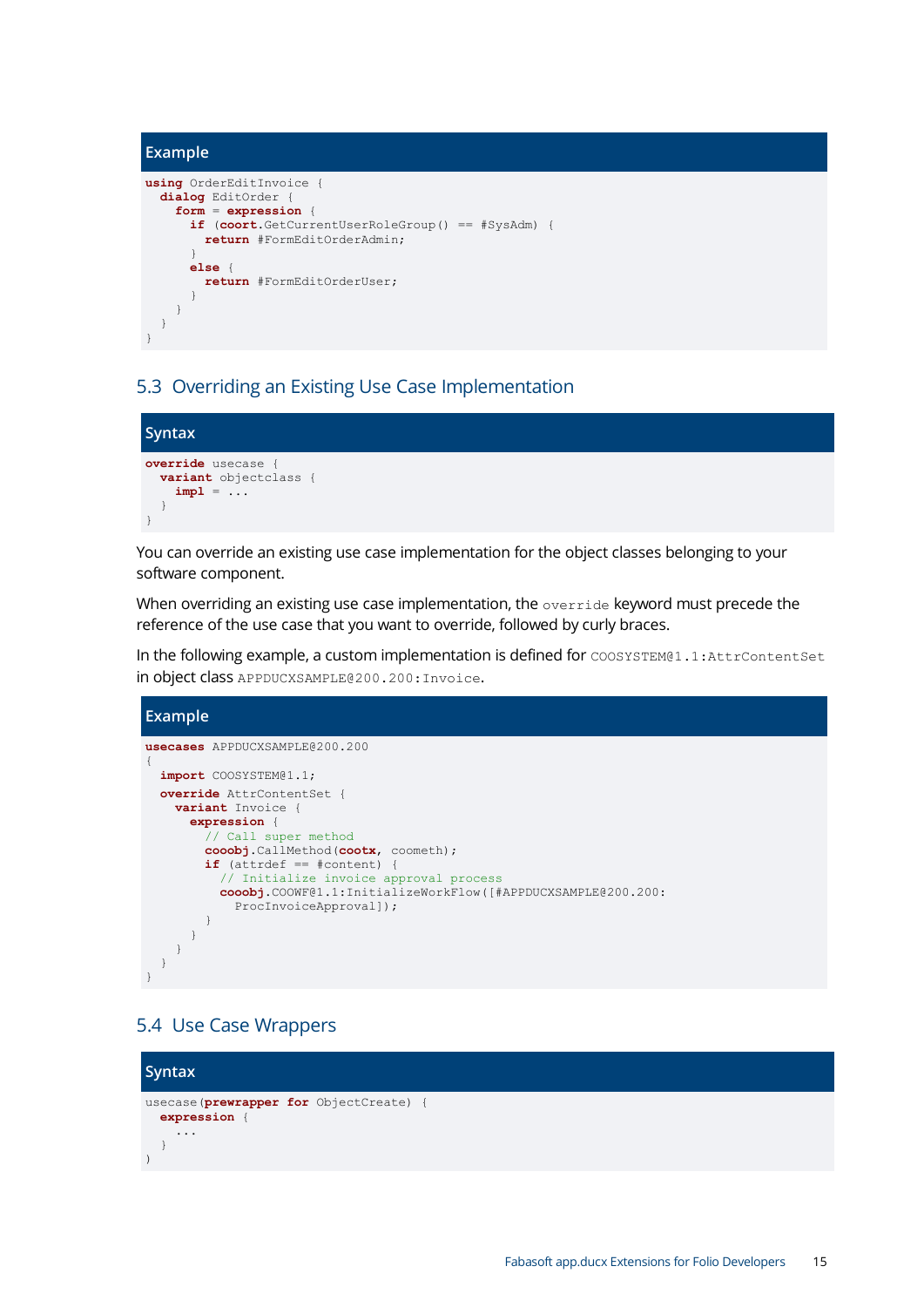```
usecase(postwrapper for ObjectCreate) { 
   expression {
      ... 
   }
)
```
Fabasoft app.ducx allows you to add a use case wrapper to an existing use case that is invoked whenever the wrapped use case is executed.

**Note:** Wrappers are only allowed if the software component has a 1.\* domain ID (e.g. DUCXSAMP@1.1001).

Two types of use case wrappers are supported:

- $\bullet$  The prewrapper keyword is used to assign the action as prewrapper to an existing use case. A prewrapper is invoked before the wrapped use case.
- The postwrapper keyword is used to assign the action to an existing use case. A postwrapper is invoked after the wrapped use case has been executed successfully.
- The parameter list is derived from the wrapped use case, modifying the parameter mode to reflect the usage of the parameters:
	- o For prewrappers, input parameters become inout parameters.
	- o For postwrappers, output parameters become inout parameters.

#### **Example**

```
usecases APPDUCXSAMPLE@200.200
{
   import COOSYSTEM@1.1;
   VerifyContent(postwrapper for AttrContentSet) {
     variant Object {
       java = APPDUCXSAMPLE.Object.VerifyContent;
     }
   }
}
```
### <span id="page-15-0"></span>5.5 Use Case Wrappers With Data

Use case wrappers allow defining reusable building blocks with a standard implementation and polymorphism to override the default behavior.

A use case wrapper may define a prototype, a virtual application prototype, a method definition, or a virtual application.

- COOSYSTEM@1.1:ucwprototype
- FSCVAPP@1.1001:ucwprototype
- COOSYSTEM@1.1:ucwmethdefinition
- FSCVAPP@1.1001:ucwapplication

#### **Example**

#### app.ducx Use Case Language

```
/**
 * Default implementation for signature wrappers. If no selection is supplied,
 * it is applied to "sys object". If "signtype" is not available for any
* reason, an exception is thrown.
 */
usecase SignObjects(parameters as FSCVAPP@1.1001:MenuPrototype) {
  variant Object {
    application {
      expression {
```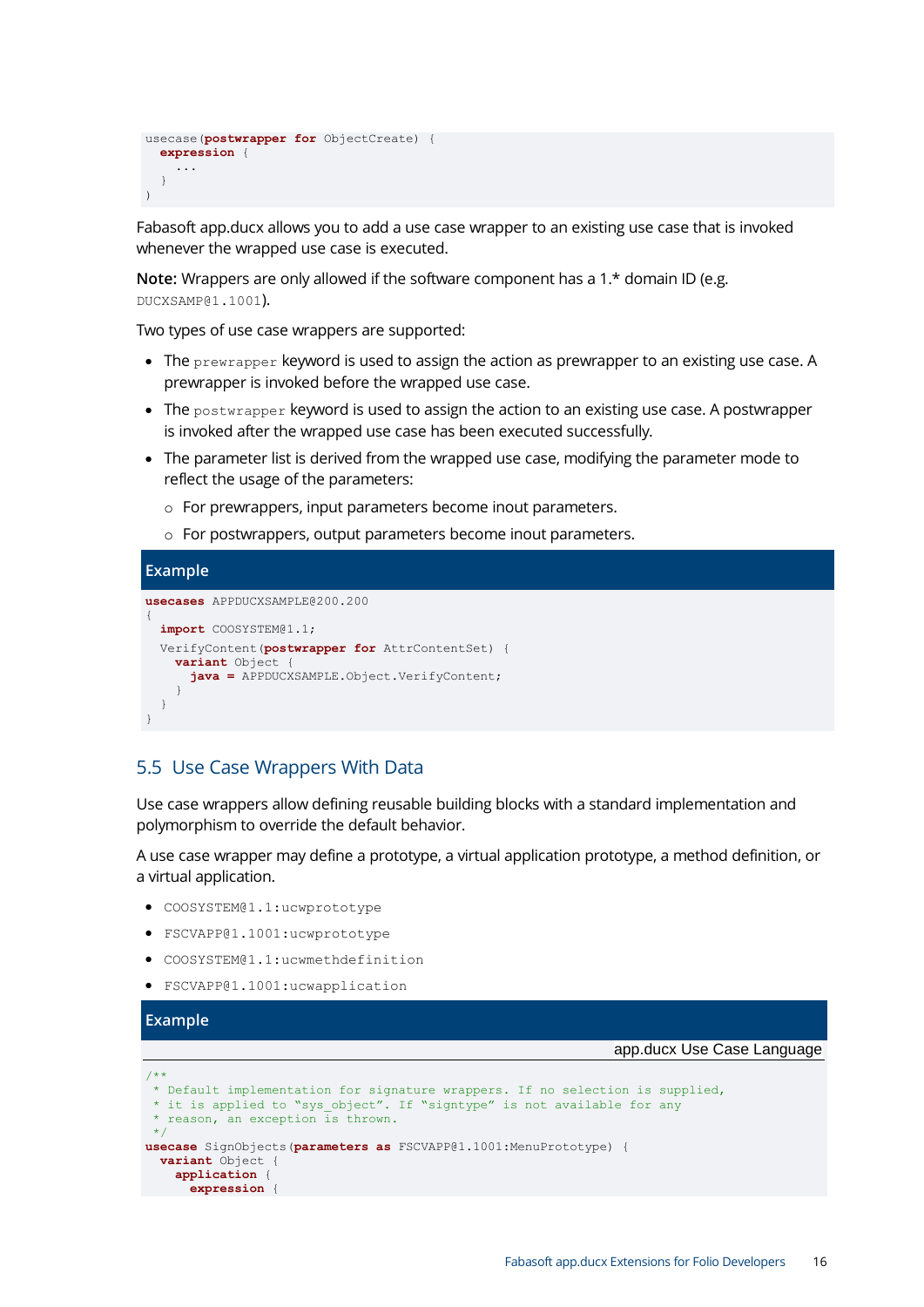```
 if (!sys_selobjects) {
         sys selobjects = sys object;
 }
       Action sys action;
       SignatureType signtype = sys_action.signtype;
        if (!signtype) {
          throw #SIGNERR_IllegalType;
 }
       ->SignSelectedObjectsApp(sys_object, sys_action, sys_view,
             sys selobjects, sys selindices, sys dynkey, signtype, null);
      }
    }
  }
}
```
#### app.ducx Object Model Language

```
/**
* Defines a signature wrapper with a default virtual application
* implementation ("SignObjects").
\starclass<UseCaseWrapper> SignatureWrapper : UseCase {
  ucwapplication = ObjectSignObjects;
  SignatureType signtype not null;
}
```
### app.ducx Use Case Language

```
/*
* "SignWithMenuInitial" creates a menu use case; it is implemented as
* virtual application defined in "SignatureWrapper"
\rightarrowmenu usecase<SignatureWrapper> SignWithMenuInitial {
 signtype = SIGN INITIAL;
}
```
#### <span id="page-16-0"></span>5.6 Use Case Wrappers (Old Style)

```
Syntax
usecase {
  prewrappers = {
    prewrapper,
 ...
   }
  postwrappers = {
    postwrapper,
     ...
   }
}
```
Fabasoft app.ducx allows you to add a use case wrapper to an existing use case that is invoked whenever the wrapped use case is executed.

**Note:** Wrappers are only allowed if the software component has a 1.\* domain ID (e.g. DUCXSAMP@1.1001).

Two types of use case wrappers are supported:

- The prewrappers keyword is used to assign one or more prewrappers to an existing use case. Multiple entries must be separated by colons. A prewrapper is invoked before the wrapped use case is executed.
- The postwrappers keyword is used to assign one or more postwrappers to an existing use case. Multiple entries must be separated by colons. A postwrapper is invoked after the wrapped use case has been executed successfully.

**Note:** A use case wrapper must be assigned the same prototype or parameter list as the use case to be wrapped by the use case wrapper.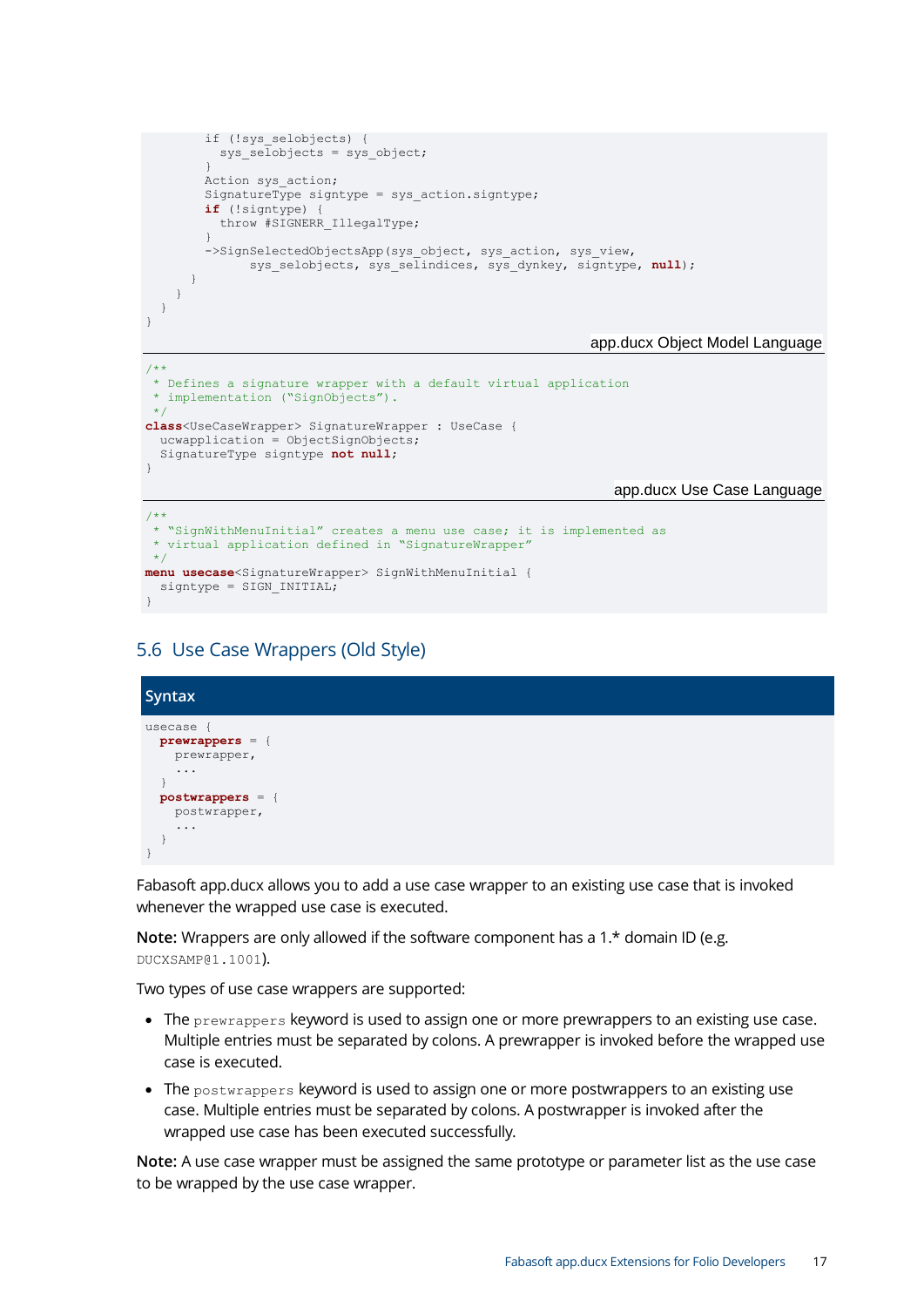#### **Example**

```
usecases APPDUCXSAMPLE@200.200
{
   import COOSYSTEM@1.1;
   VerifyContent(parameters as AttrSetPrototype) {
     variant Object {
       java = APPDUCXSAMPLE.Object.VerifyContent;
     }
   }
   override AttrContentSet {
    postwrappers = {
      VerifyContent
     }
  }
}
```
### <span id="page-17-0"></span>6 app.ducx Organizational Structure Language

This chapter outlines organizational structure language features that are relevant for Folio developers.

An organizational structure can be represented by using abstract and concrete structure elements. These organizational structure elements can be used for assigning access rights and for defining actors in a workflow.

The following abstract elements can be used to model an organizational hierarchy independently of users and groups:

- organizational units define abstract areas of an organization (e.g. "manufacturing", "sales", "department")
- positions are used to split up organizational units into functional tasks and areas of responsibility (e.g. "production manager" in organizational unit "manufacturing", "customer representative" in organizational unit "sales").

The benefit of abstract elements is that you can model the organizational structure without considering actual users and groups. The concrete elements of the organizational structure – users and groups – can be linked to the abstract elements when your software component is deployed to the customer.

In a customer installation, groups can be linked to abstract organizational units, and users can be assigned to groups. A user can be member of one or more groups. Moreover, roles can be assigned to each user. A role is defined as the position that a user can occupy within a given group.

For instance, assume that Jane Bauer is the manager of the Sales business unit. This can be modeled by assigning a role to user Jane Bauer that is comprised of position "Manager" and group "Sales". Furthermore, the "Sales" group must be assigned to organizational unit "Business Unit".

**Note:** Users and groups are always created in the customers' domains whereas the abstract elements, positions and organizational units, are defined using the app.ducx organizational structure language, and shipped with your software component.

### <span id="page-17-1"></span>6.1 Defining a Position

#### **Syntax**

**position** reference;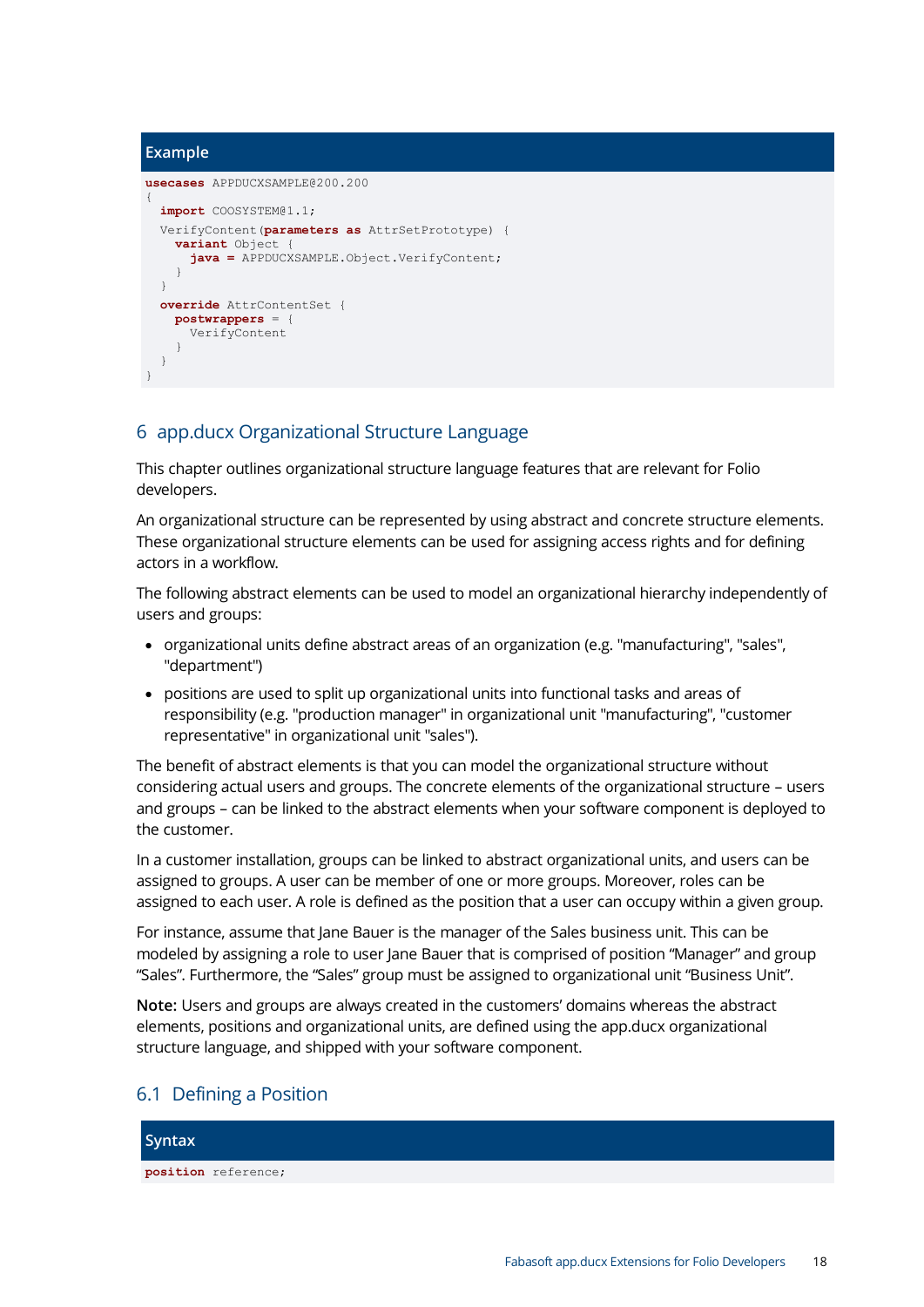The position keyword is used to define a position. It must be followed by a reference and a semicolon.



### <span id="page-18-0"></span>6.2 Defining an Organizational Unit



The orgunit keyword is used to define an organizational unit. It must be followed by a reference and curly braces.

The positions keyword allows you to assign positions to an organizational unit. Multiple entries must be separated by commas.

```
Example
orgmodel APPDUCXSAMPLE@200.200
{
   import COOSYSTEM@1.1;
   orgunit OrderProcessing {
    positions = {
      Clerk,
       DeptManager,
       DeptSecretary
     }
   }
}
```
### <span id="page-18-1"></span>6.3 Extending an Organizational Unit



With the extend orgunit keywords, you can add positions to an organizational unit that is part of another software component.

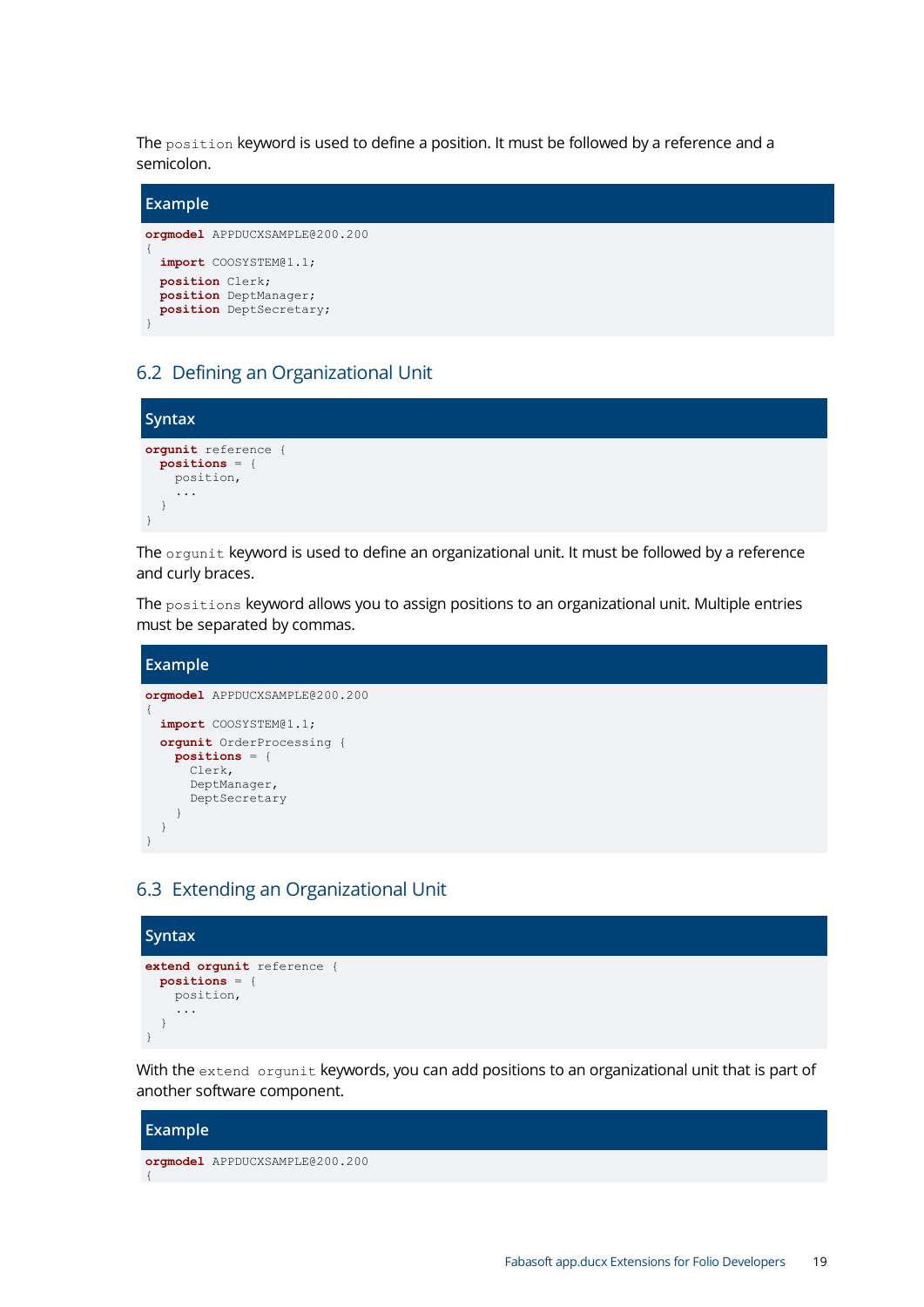```
 import COOSYSTEM@1.1;
  import FSCFOLIO@1.1001;
  extend orgunit ManagementOU {
    positions = {
      DeptSecretary
     }
  }
}
```
### <span id="page-19-0"></span>6.4 Defining an Access Type



Access types are used to secure read, change and execute access to properties or use cases. If a property or use case is protected by a custom access type, the user must be granted this access type by the object's ACL in order to access the property or to invoke the use case.

Note: Software component COOSYSTEM@1.1 already provides a set of access types that can be reused for protecting your properties and use cases.

The acctype keyword is used to define an access type. It must be followed by a reference and curly braces.

Within an acctype block, the finalform keyword is used to specify whether or not a user is able to access closed objects with this access type. If finalform is set to false, a user cannot access objects in final form with this access type.

The sequence keyword is used for defining the sequence number of the access type within the software component. If multiple access types are defined by a software component, the sequence number can be used for determining the order in which they are displayed in the ACL editor.

The symbol keyword is used for assigning a symbol to an access type. The symbol assigned to an access type is displayed in the ACL editor.

#### **Example orgmodel** APPDUCXSAMPLE@200.200 { **import** COOSYSTEM@1.1; **acctype** AccTypeApproveOrder { **finalform** = true; **sequence** = 1; **symbol** = SymbolApprove; } }

### <span id="page-19-1"></span>7 app.ducx Customization Language

This chapter outlines customization language features that are relevant for Folio developers.

### <span id="page-19-2"></span>7.1 Using "add" and "override" of a Software Solution or Edition (Deprecated)

If a Fabasoft Folio Domain consists of several Fabasoft Folio Tenants you might want to have an own configuration for each Fabasoft Folio Tenant. This can be achieved by defining a software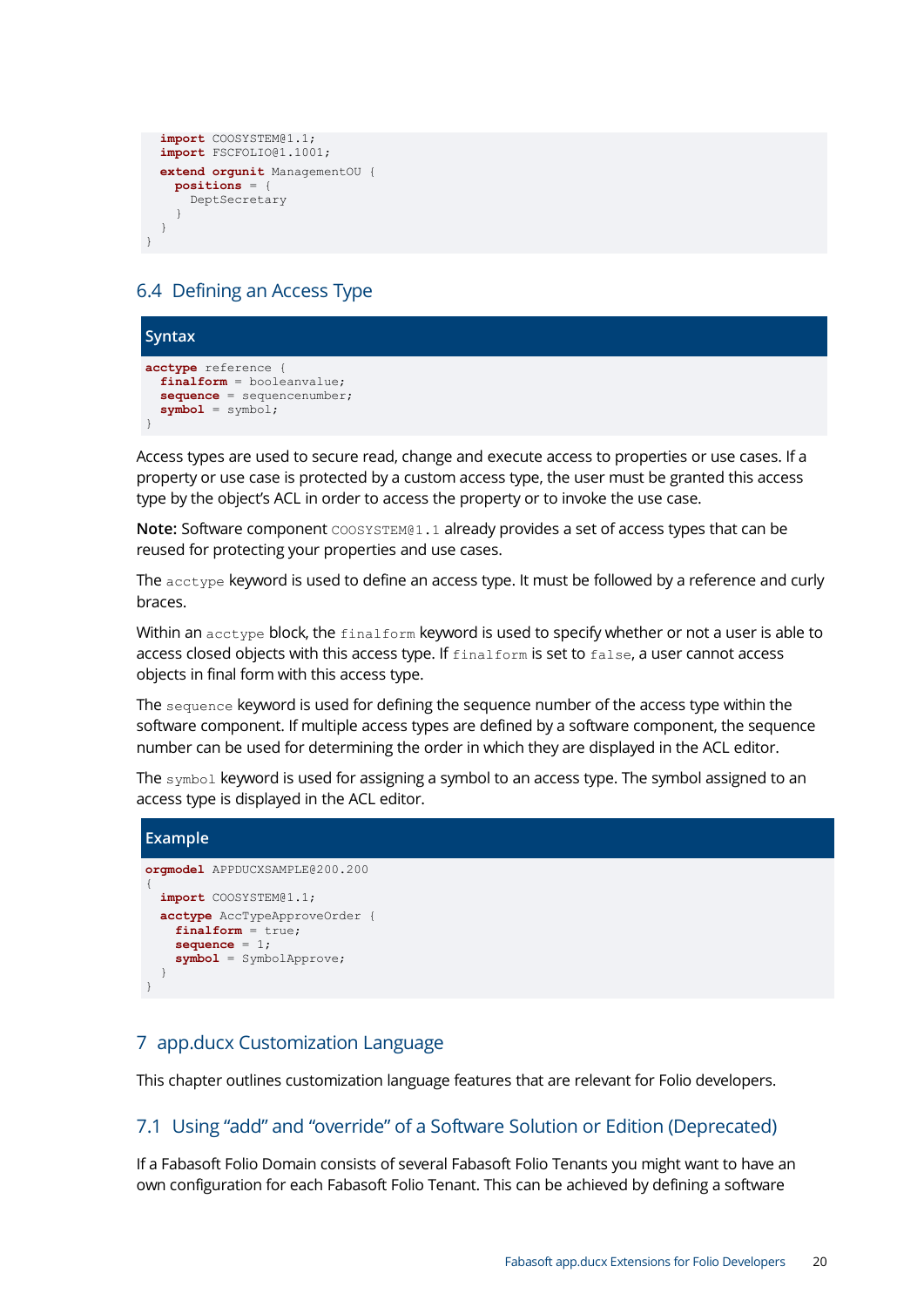solution (or software edition) for each Fabasoft Folio Tenant and using the target keyword followed by the reference of the software solution (or software edition) and the keyword add or override. If the keyword add is used, the customization is added to an existing configuration. If the keyword override is used, a new configuration gets generated. The configurations have to be assigned to the Fabasoft Folio Tenant manually via the Fabasoft Folio Web Client ("Domain Administration" > "Object List" > "Domain Objects").

**Cloud profile note:** For EditionFolioCloud@1.1, only add is allowed, override is forbidden for all software solutions and editions.

#### **Example**

```
// Implementation for Object
customize GetObjHint<Object> {
  // Assumes that hint is not defined as direct
   // The parameter suffix is available in the expression block
 hint = expression { cooobj.objname + " " + suffix )}
// Implementation for ContentObject
customize GetObjHint<ContentObject> {
   // Assumes that hint is not defined as direct
  hint = expression { cooobj.objname }
}
customize GetAllowedAttrDef<Folder, objchildren> {
   // Assumes that outattrdef is defined as direct
 outattrdef = objname;}
// Define the customization for a specific software solution
// Create a new configuration object (override)
target SolutionPayment@1.1 override {
   customize GetAllowedAttrDef<Folder, objchildren> {
    // Assumes that outattrdef is defined as direct
    outattrdef = objsubject;
  }
}
```
#### <span id="page-20-0"></span>8 Testing and Debugging

This chapter outlines testing and debugging features that are relevant for Folio developers.

#### <span id="page-20-1"></span>8.1 Tracing in Fabasoft app.ducx Projects

On the server, trace messages are written to the Fabasoft app.ducx Tracer, which can be found in the Setup\ComponentsBase\Trace folder of your installation kit.

To enable tracing, you can select several *Trace* modes in the project preferences dialog box of Eclipse.

- With trace mode "Trace Errors" enabled, errors that occur during runtime are traced.
- With trace mode "Trace Expressions" enabled, %%TRACE, %%FAIL and %%ASSERT directives are evaluated for your software component.
- With trace mode "Trace Calls" enabled, the invocation of each use case of your app.ducx project produces extensive trace output.

#### <span id="page-20-2"></span>9 Sample: Creating a Wizard

The following example shows how to implement a simple wizard for creating a group.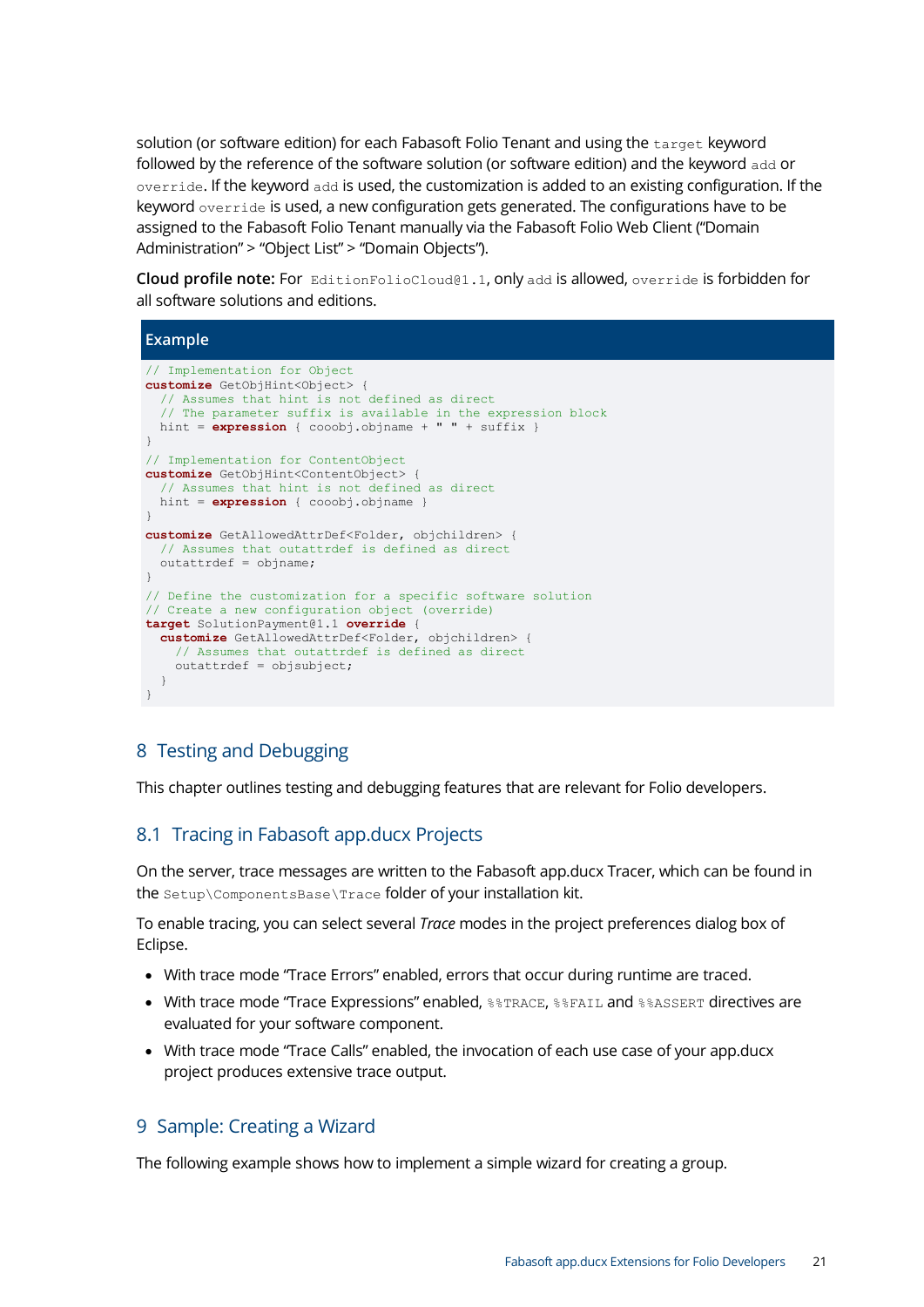```
Example
                                                                 app.ducx Object Model Language
// The graddmemebers property is used to add members to the group
// within the second wizard step
extend class Group {
   unique Object[] graddmembers {
     allow {
       User create;
     }
  }
}
                                                                app.ducx User Interface Language
// The form contains the two form pages that are displayed in the first
// and second wizard step
form FormGroupCreateGroupWizApp {
   audience = enduser;
   formpage PageGroupCreateGroupWizApp {
     audience = enduser;
     dataset {
      grlongname;
       grshortname;
       grsupergroups;
       grorgunittype;
       objexternalkey;
     }
 }
   formpage PageMembersCreateGroupWizApp {
     audience = enduser;
     dataset {
       graddmembers;
     }
  }
\overline{ }app.ducx Use Case Language
override InitializeCreatedObject {
   variant Group {
     impl = application {
       expression {
        Object venv object;
         Object venv_parent;
        integer venv index;
        Object venv \bar{v}iew;
        Object venv action;
         WizardContext[] @venv_wizardctx;
         Object @group;
         venv_object.ObjectLock(true, true);
        if (venv parent.HasClass(#Group) && venv view == #grsubgroups) {
          venv \overline{obj}ect.grsupergroups = venv parent;
 }
         @group = venv_object;
          // Creates the wizard context
         @venv_wizardctx = [
          {@group, #FormGroupCreateGroupWizApp, #ShowWizardApp}
          ];
         // Calls the wizard; the parameters are defined in the
         // FSCVENV@1.1001:WizardPrototype
        ->DoWizardApp(venv_object, venv_parent, venv_index, venv_view,
             venv action, @venv wizardctx);
        venv_object.AddUserRole(venv_object.graddmembers, #StaffPos,
            \frac{1}{\sqrt{2}} venv object);
         venv_object.graddmembers = null;
       }
     }
   }
}
// When creating a group the implementation of InitializeCreatedObject
// gets executed
override InitializeCreatedObjectDoDefault {
 variant Group {
```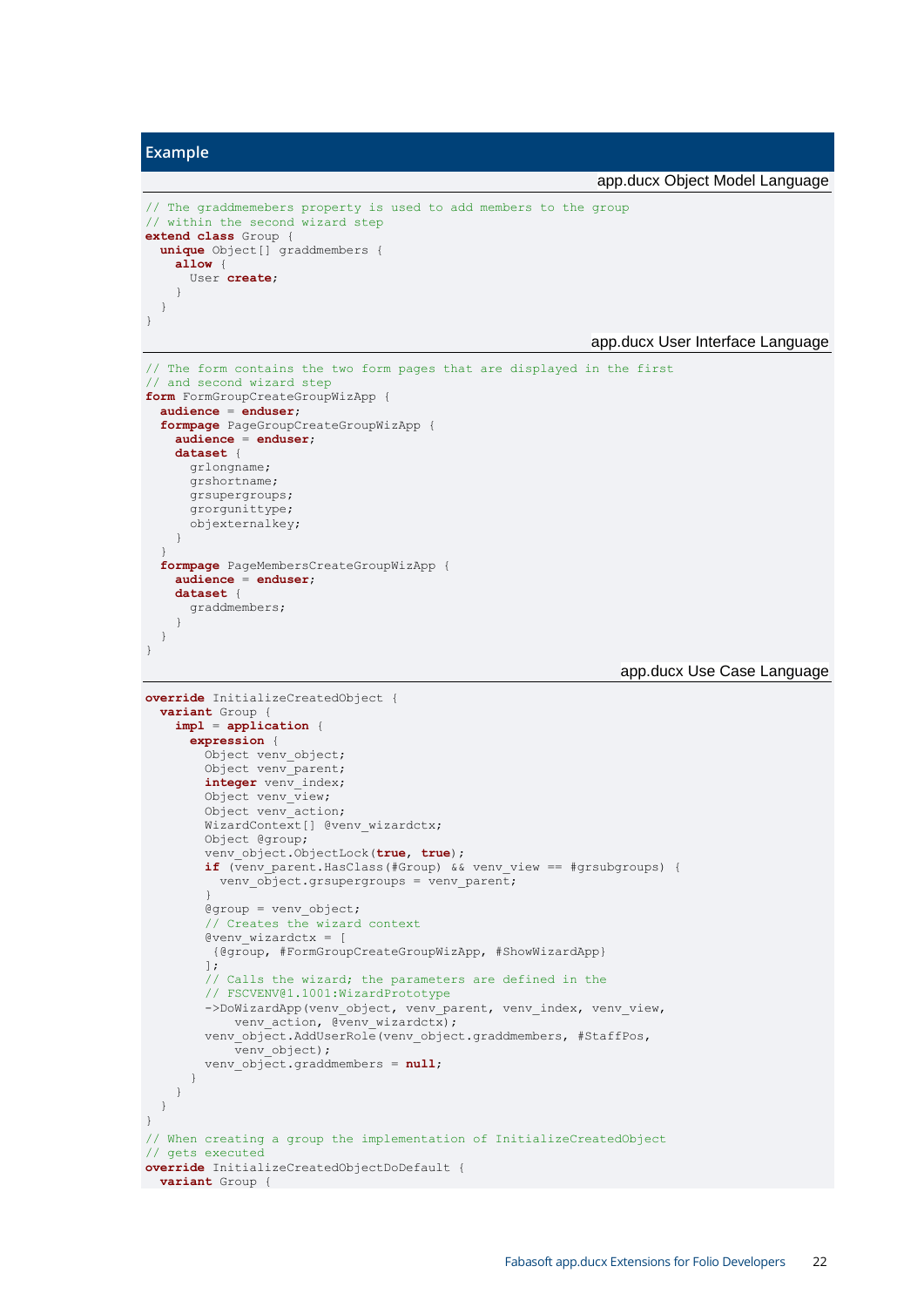```
 // GroupInitializeCreatedObject is implicitely generated
     // from InitializeCreatedObject with variant Group
    impl = GroupInitializeCreatedObject;
  }
}
```
The wizard context is a compound property list, used to define the sequence of the wizard. The compound type FSCVENV@1.1001:WizardContext consists of following properties:

- FSCVENV@1.1001:wizardobject Object containing the data.
- FSCVENV@1.1001:wizardform Form or form page filtered according user profile and access check (AccTypeSearch).
- FSCVENV@1.1001:wizardapplication Application used for this wizard step. You can use the generic implementation FSCVENV@1.1001:ShowWizardApp, or create your own application with the proper prototype. Inside the application it is up to you to call FSCVENV@1.1001:ShowWizardApp to display the form pages.
- FSCVENV@1.1001:wizardpageidx This parameter is used internally. It stores the form page visited lastly.
- FSCVENV@1.1001:wizardpages This parameter is used internally. It stores the form pages that should be displayed depending on the access check and user profile.
- FSCVENV@1.1001:wizardcxtvisited This parameter is used internally. It stores whether this context line has been visited before.
- FSCVENV@1.1001:wizardreadonly This parameter defines whether the form pages defined in this context line should be displayed read-only.
- FSCVENV@1.1001:wizardoptional This parameter defines whether this context line and all following context lines are optional. If a context line is optional a finish branch will be displayed.

### <span id="page-22-0"></span>10 Transformation of Legacy Software Components

This chapter outlines the supported language constructs for the transformation of legacy software components.

### <span id="page-22-1"></span>10.1 Creating an Fabasoft app.ducx Project From an Existing Software Component

Fabasoft app.ducx allows you to create a Fabasoft app.ducx project from an existing software component. To do so, click "Import" on the context menu in Eclipse Project Explorer. Select "Existing Component as Fabasoft app.ducx Project" and click "Next".

This will take you to the dialog box depicted in the following figure where you can select the source for creating the new Fabasoft app.ducx project. You may either select a container object ( $\cos$ ) file from the file system or a software component from your development domain. Enter a *Project name* and the reference of your new software component in the *Component* field, and click "Next" to proceed.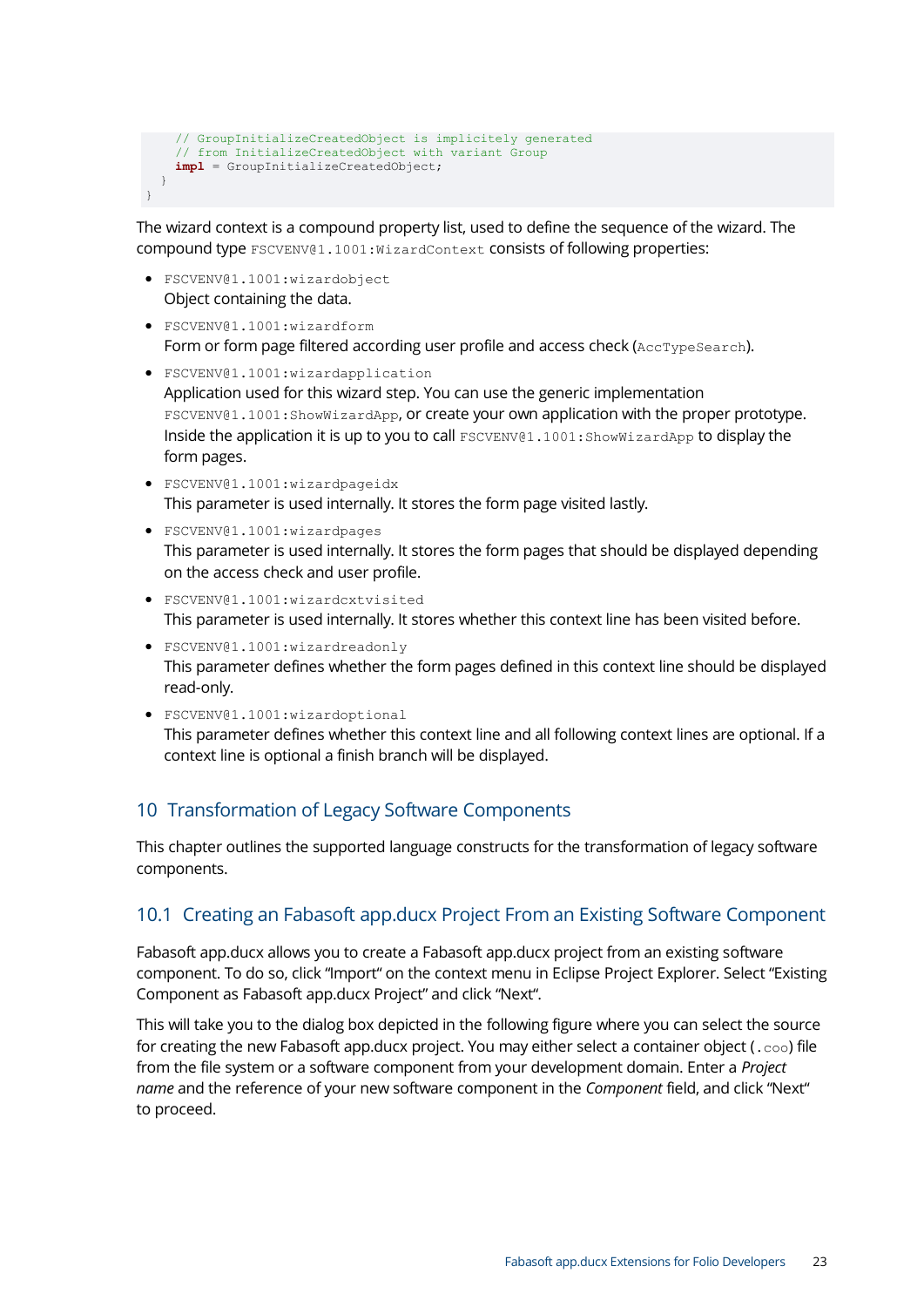| New Project               |                                                      | $\mathbf{x}$<br>and a fact |
|---------------------------|------------------------------------------------------|----------------------------|
|                           | Create a Fabasoft app.ducx Project                   |                            |
|                           | Create a Fabasoft app.ducx project in the workspace. |                            |
|                           |                                                      |                            |
| Project name:             | app.ducx transformation project                      |                            |
| Use default location      |                                                      |                            |
| Locations                 | C:/Users/martin.jungmair/workspace/app.ducx transfc  | Browse                     |
| V Use default web service |                                                      |                            |
| Web service:              | https://folio.fabasoft.com/dev1/vm57/folio           | Edit                       |
| Source                    |                                                      |                            |
| C Load from file system   |                                                      |                            |
| File:                     |                                                      | Browse                     |
| C Load from domain        |                                                      |                            |
|                           | Component: FSCSCRUM@1.1001                           | Choose                     |
|                           |                                                      |                            |
|                           |                                                      |                            |
|                           |                                                      |                            |
|                           |                                                      |                            |
|                           |                                                      |                            |
|                           | Finish<br>< Back<br>Next >                           | Cancel                     |

The remaining steps of the wizard are similar to the steps when creating a new Fabasoft app.ducx project from scratch.

After completing the remaining steps, the wizard creates a Fabasoft app.ducx project based on the software component you selected as source, and transforms the component objects belonging to the software component into domain specific language source code.

**Note:** A full transformation of all elements of the software component used as source might not be possible.

### <span id="page-23-0"></span>10.2 Object Model Language

| <b>Language Construct</b>   | <b>Transformer Support</b>        |
|-----------------------------|-----------------------------------|
| Class/Class extension       | Supported                         |
| Struct/Struct extension     | Supported                         |
| Enum/Enum extension         | Supported                         |
| Instance/Instance extension | Supported                         |
| Relation                    | Generated as class and properties |
| Field                       | Supported                         |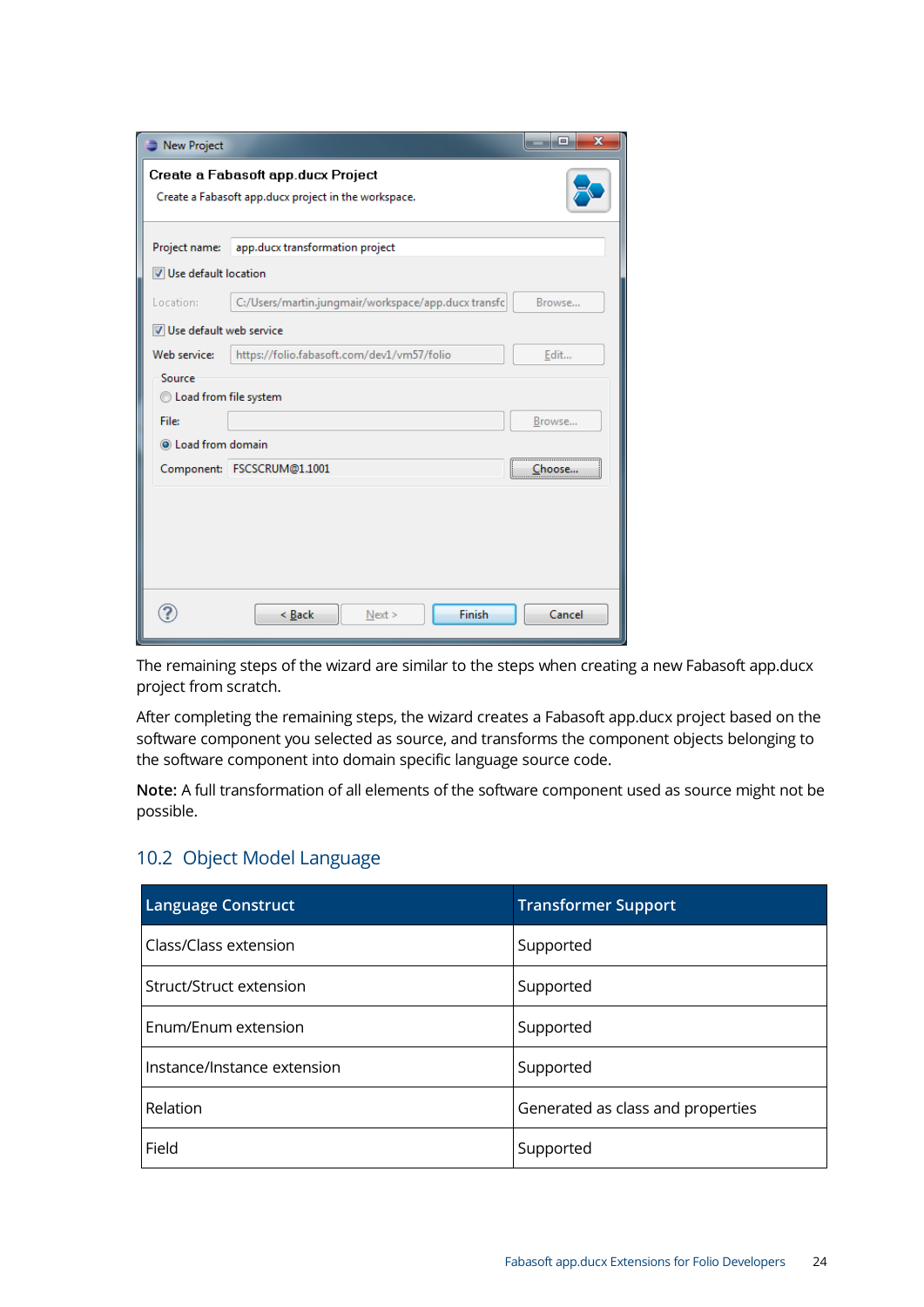| Property              | Supported |
|-----------------------|-----------|
| initialization values | Supported |
| constraints           | Supported |
| <b>backlink</b>       | Supported |

# <span id="page-24-0"></span>10.3 Resource Language

| <b>Language Construct</b> | Transformer Support |
|---------------------------|---------------------|
| Error message             | Supported           |
| String                    | Supported           |
| Symbol                    | Supported           |

# <span id="page-24-1"></span>10.4 User Interface Language

| <b>Language Construct</b>     | <b>Transformer Support</b>                                        |
|-------------------------------|-------------------------------------------------------------------|
| Form/Deskform                 | Supported                                                         |
| dataset                       | Supported                                                         |
| layout                        | Ignored                                                           |
| Form/Deskform extension       | Supported                                                         |
| Formpage/Formpage extension   | Supported                                                         |
| Menu/Menu extension           | Generic<br>Generated as an instance or a set of<br>instances      |
| Menu root                     | Supported                                                         |
| Portal                        | Generic                                                           |
| Taskpane/Taskpane extension   | Supported                                                         |
| <b>Binding</b>                | Supported                                                         |
| <b>Button</b>                 | Generic                                                           |
| Buttonbar/Buttonber extension | Supported/ Commented, when in backend<br>is not available anymore |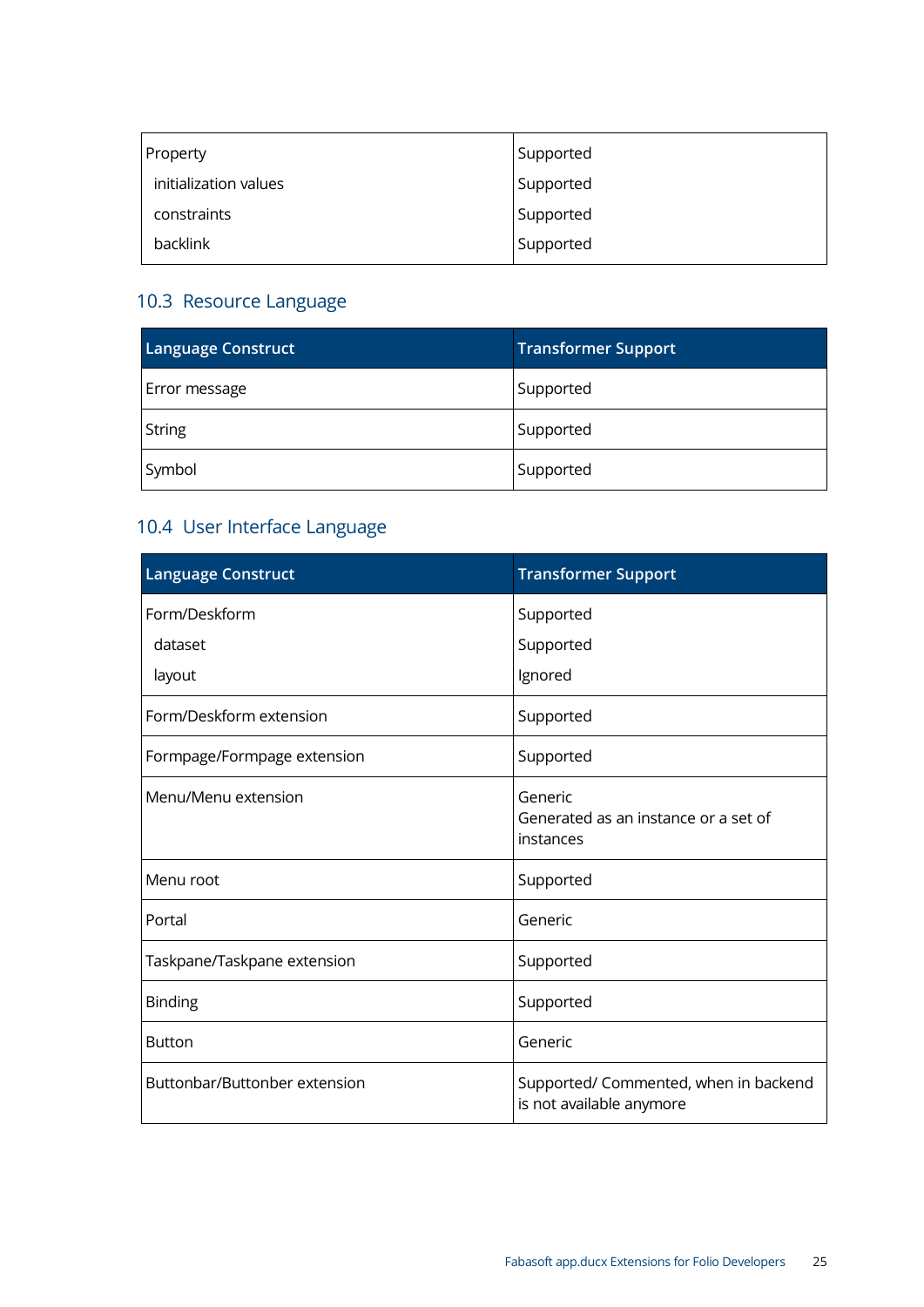### <span id="page-25-0"></span>10.5 Use Case Language

| <b>Language Construct</b> | <b>Transformer Support</b>                                                 |
|---------------------------|----------------------------------------------------------------------------|
| Transaction variable      | Generated as enum and properties for<br>COOSYSTEM@1.1@TransactionVariables |
| Usecase/Action            | Supported                                                                  |
| Override                  | Supported                                                                  |
| Menu usecase              | Supported                                                                  |
| Wrappers                  | Generic                                                                    |
| Virtual application       | Generic                                                                    |

### <span id="page-25-1"></span>10.6 Organization Structure Language

| <b>Language Construct</b>                         | <b>Transformer Support</b> |
|---------------------------------------------------|----------------------------|
| Position                                          | Supported                  |
| Organizational unit/Organizational unit extension | Supported                  |
| Access type                                       | Supported                  |

### <span id="page-25-2"></span>10.7 Business Process language

| Language Construct          | <b>Transformer Support</b>                                                  |
|-----------------------------|-----------------------------------------------------------------------------|
| Activity/Activity extension | Supported                                                                   |
| Process                     | Partially supported: conditions/loops/case<br>construct might result errors |

### <span id="page-25-3"></span>10.8 Customization Language

| <b>Language Construct</b> | <b>Transformer Support</b> |
|---------------------------|----------------------------|
| <b>Customization</b>      | Generic                    |
| Customization point       | Generic                    |

### <span id="page-25-4"></span>10.9 Expression Language

In expressions short references are used whenever possible. If parse errors occur, no changes are performed and the expression will be taken as it is.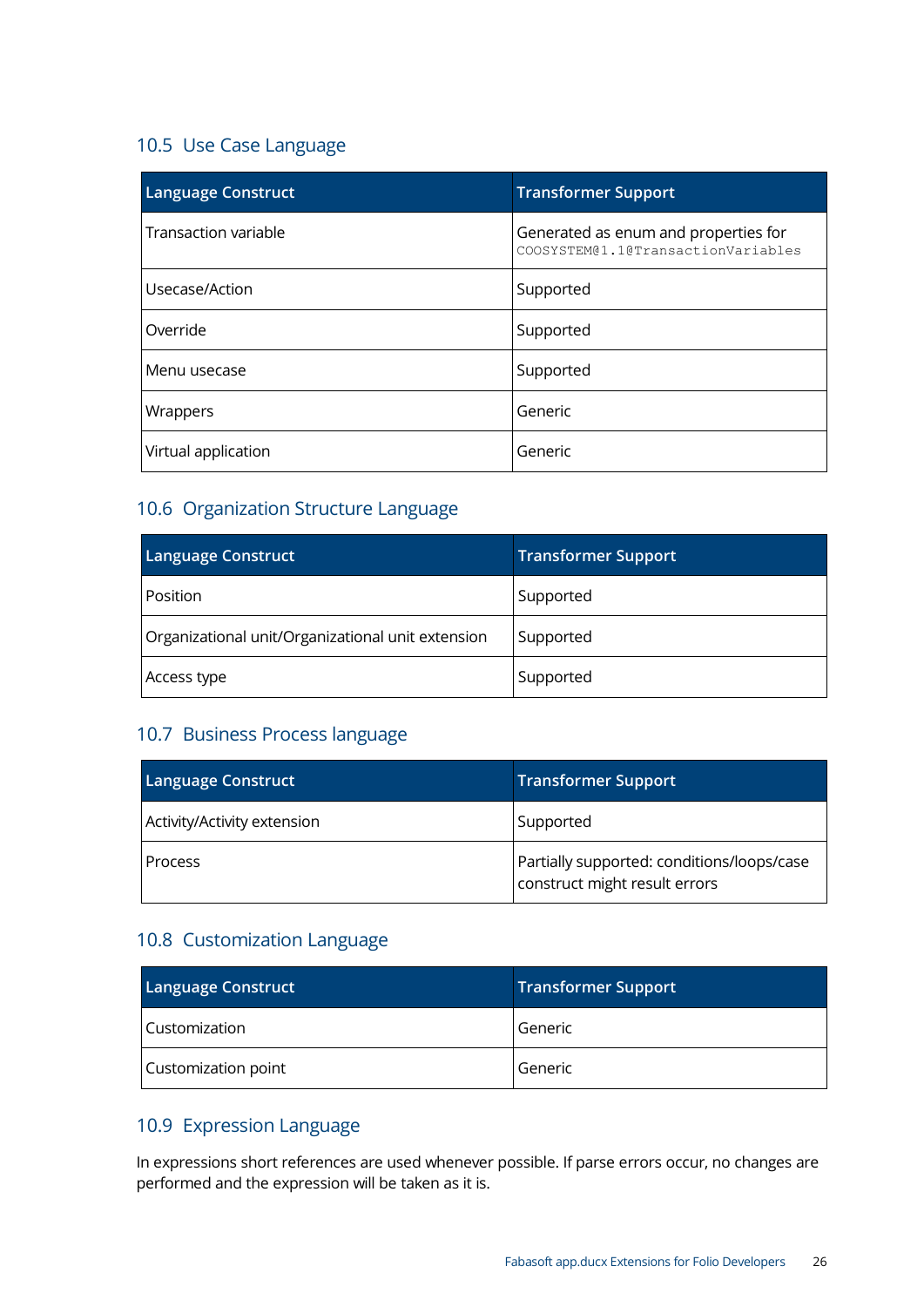### <span id="page-26-0"></span>11 Profiles

This chapter outlines the different app profiles and the respective restrictions.

### <span id="page-26-1"></span>11.1 Cloud App Profile Restrictions

Following restrictions apply to the cloud app profile.

### <span id="page-26-2"></span>11.1.1 Object Model Language

|  | <b>Restriction</b> | <b>Restricted Element</b> | <b>Severity</b> |
|--|--------------------|---------------------------|-----------------|
|--|--------------------|---------------------------|-----------------|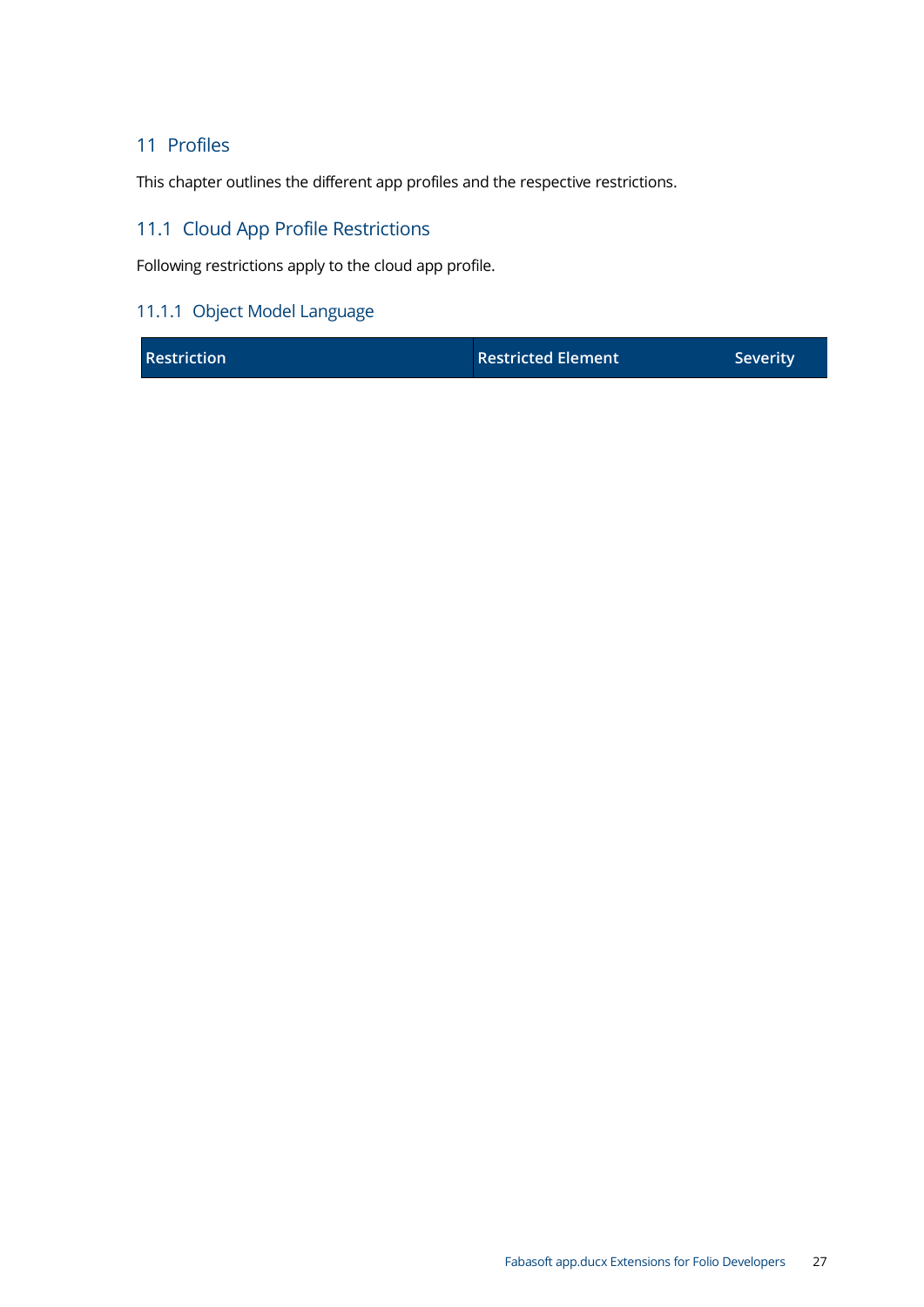| Only CompoundObject, BasicObject,<br>ContentObject, ObjectClass, own and friend<br>classes can be used as base classes.                                   | Class                                        | Error |
|-----------------------------------------------------------------------------------------------------------------------------------------------------------|----------------------------------------------|-------|
| Extending external element from non-friend<br>component is not allowed.                                                                                   | Class/Enumeration/Compound<br>Type extension | Error |
| Extension with address must not be used.                                                                                                                  | Class/Enumeration/Compound<br>Type extension | Error |
| Edition and/or Solution instance must not be<br>used.                                                                                                     | Instance                                     | Error |
| Application must not be instantiated.                                                                                                                     | Instance                                     | Error |
| Instances with address must not be used.                                                                                                                  | Instance                                     | Error |
| Not component instance must not be used.                                                                                                                  | Instance                                     | Error |
| Extending external instance from non-friend<br>component is not allowed.                                                                                  | Instance extension                           | Error |
| Exceptions:                                                                                                                                               |                                              |       |
| FSCTEAMROOM@1.1001:trchildren                                                                                                                             |                                              |       |
| FSCTEAMROOM@1.1001:trconfigs                                                                                                                              |                                              |       |
| FSCFOLIO@1.1001:EC_Root                                                                                                                                   |                                              |       |
| COOATTREDIT@1.1:AppPackage                                                                                                                                |                                              |       |
| Configuration instances                                                                                                                                   |                                              |       |
| Instances of classes with                                                                                                                                 |                                              |       |
| COOTC@1.1001:AppCategory base class                                                                                                                       |                                              |       |
| Configuration instances must not reference<br>external class from non-friend component.                                                                   | Configuration instance extension             | Error |
| AppCategory instances may only assign the<br>apps and templates properties with apps and<br>classes from own or friend components.                        | AppCategory instance extension               | Error |
| In the class chain of <instance> <class> could<br/>not be resolved. Add component<br/><components> to project references.</components></class></instance> | Instance, Instance extension                 | Error |
| If this restriction fails, the other restriction<br>evaluations on instances and instance<br>extensions might return incorrect results.                   |                                              |       |

# <span id="page-27-0"></span>11.1.2 User Interface Language

| <b>Restriction</b> | <b>Restricted Element</b> | Severity |
|--------------------|---------------------------|----------|
|                    |                           |          |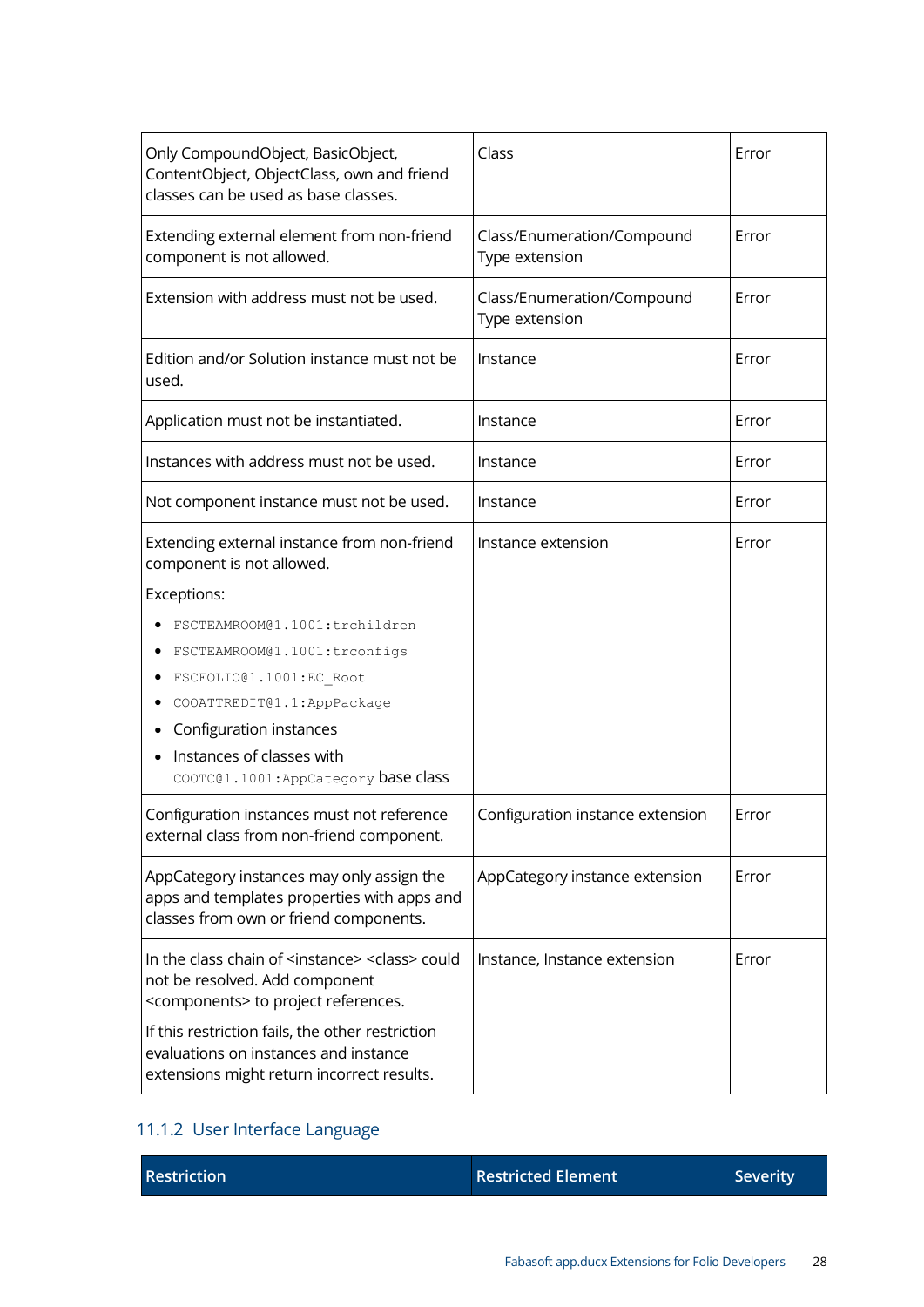| External UI element from non-friend<br>component should not be extended. | Form/Property Page/Desk Form/<br>Menu/Menu Root/Task Pane<br>extension<br><b>Binding</b> | Warning |
|--------------------------------------------------------------------------|------------------------------------------------------------------------------------------|---------|
| Extension with address must not be used.                                 | Form/Property Page/Desk Form/<br>Menu/Menu Root/Task Pane<br>extension<br><b>Binding</b> | Error   |

### <span id="page-28-0"></span>11.1.3 Use Case Language

| <b>Restriction</b>                                                                                                        | <b>Restricted Element</b> | <b>Severity</b> |
|---------------------------------------------------------------------------------------------------------------------------|---------------------------|-----------------|
| Overriding external action from non-friend<br>component of external classes from non-<br>friend component is not allowed. | Overrides                 | Error           |
| Wrapper must not be used.                                                                                                 | Use case wrapper          | Error           |
| Extending external element from non-friend<br>component is not allowed.                                                   | Dialog extension          | Error           |
| Extension with address must not be used.                                                                                  | Dialog extension          | Error           |

### <span id="page-28-1"></span>11.1.4 Organization Structure Language

| <b>Restriction</b>                                            | <b>Resticted Element</b> | <b>Severity</b> |
|---------------------------------------------------------------|--------------------------|-----------------|
| Defining organizational structure elements is<br>not allowed. | acctype                  | Error           |
| Defining organizational structure elements is<br>not allowed. | orgunit                  | Error           |
| Defining organizational structure elements is<br>not allowed. | position                 | Error           |

### <span id="page-28-2"></span>11.1.5 Business Process language

| <b>Restriction</b> | <b>Resticted Element</b> | Severity |
|--------------------|--------------------------|----------|
|--------------------|--------------------------|----------|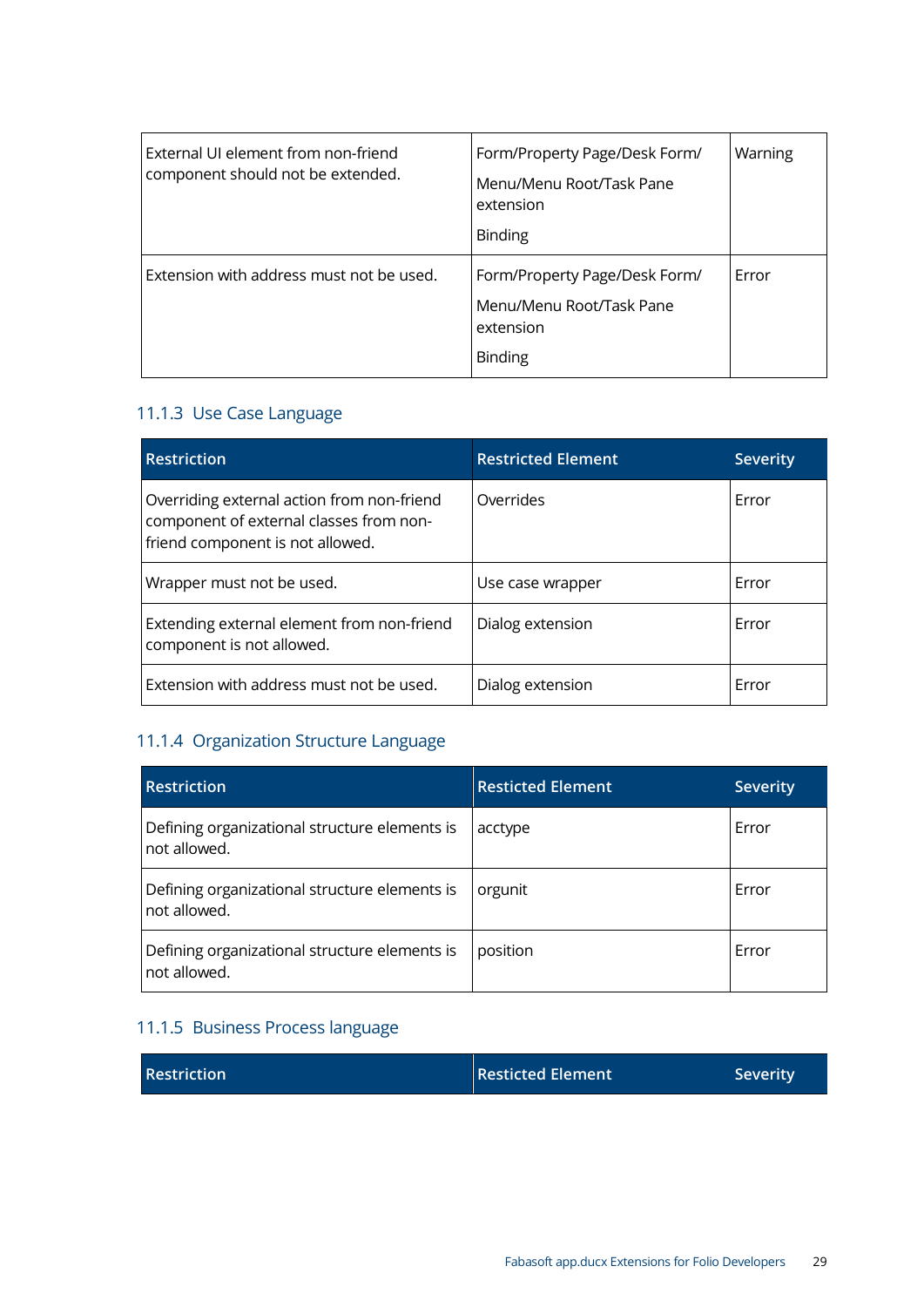| Extending external element from non-friend<br>component is not allowed. | Activity extension | Error |
|-------------------------------------------------------------------------|--------------------|-------|
| Extension with address must not be used.                                | Activity extension | Error |

### <span id="page-29-0"></span>11.1.6 Customization Language

| <b>Restriction</b>                                         | <b>Resticted element</b> | <b>Severity</b> |
|------------------------------------------------------------|--------------------------|-----------------|
| No target add except for<br>EditionFolioCloud@1.1 allowed. | Target definition        | Error           |
| Overriding target is not allowed.                          | Target definition        | Error           |

# <span id="page-29-1"></span>11.2 Base App Profile Restrictions

Following restrictions apply to the base app profile.

### <span id="page-29-2"></span>11.2.1 Object Model Language

| <b>Restriction</b><br><b>Restricted Element</b><br><b>Severity</b> |  |
|--------------------------------------------------------------------|--|
|--------------------------------------------------------------------|--|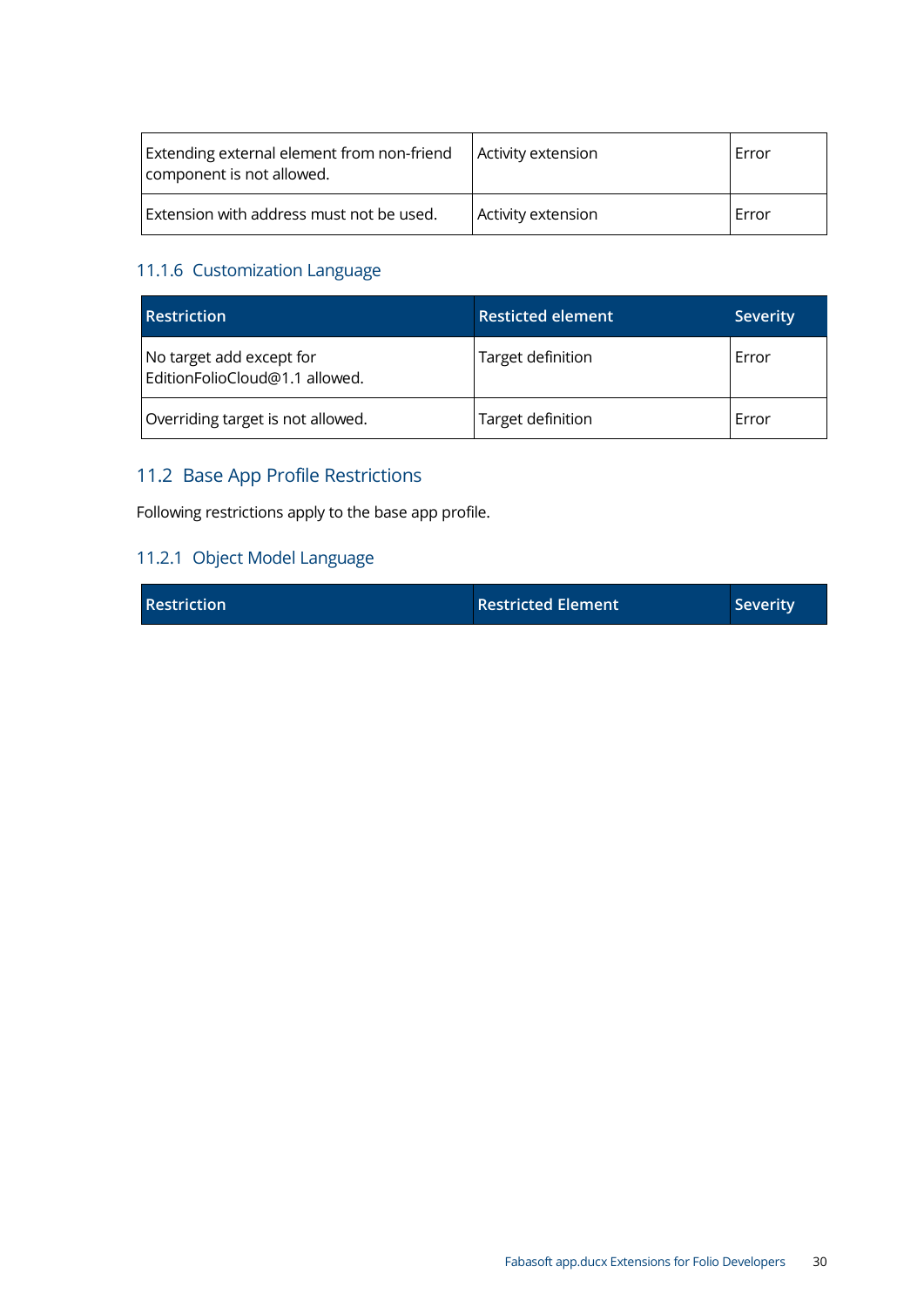| Only Compound-, Basic-, ContentObject,<br>ObjectClass, own and friend classes can be<br>used as base classes.                                             | Class                                        | Error |
|-----------------------------------------------------------------------------------------------------------------------------------------------------------|----------------------------------------------|-------|
| Extending external element from non-friend<br>component is not allowed.<br>Exception: COOSYSTEM@1.1: UserEnvironment                                      | Class/Enumeration/Compound<br>Type extension | Error |
| Extension with address must not be used.                                                                                                                  | Class/Enumeration/Compound<br>Type extension | Error |
| Edition and/or Solution instance must not be<br>used.                                                                                                     | Instance                                     | Error |
| Application must not be instantiated.                                                                                                                     | Instance                                     | Error |
| Instances with address must not be used.                                                                                                                  | Instance                                     | Error |
| Not component instance must not be used.                                                                                                                  | Instance                                     | Error |
| Extending external instance from non-friend<br>component is not allowed.                                                                                  | Instance extension                           | Error |
| Exceptions:                                                                                                                                               |                                              |       |
| FSCTEAMROOM@1.1001:trchildren                                                                                                                             |                                              |       |
| FSCTEAMROOM@1.1001:trconfigs                                                                                                                              |                                              |       |
| FSCFOLIO@1.1001:EC Root                                                                                                                                   |                                              |       |
| Configuration instances                                                                                                                                   |                                              |       |
| Instances of classes with<br>COOTC@1.1001:AppCategory base class                                                                                          |                                              |       |
| Configuration instances must not reference<br>external class from non-friend component.                                                                   | Configuration instance extension             | Error |
| AppCategory instances may only assign the<br>apps and templates properties with apps and<br>classes from own or friend components.                        | AppCategory instance extension               | Error |
| In the class chain of <instance> <class> could<br/>not be resolved. Add component<br/><components> to project references.</components></class></instance> | Instance, Instance extension                 | Error |
| If this restriction fails, the other restriction<br>evaluations on instances and instance<br>extensions might return incorrect results.                   |                                              |       |

# <span id="page-30-0"></span>11.2.2 User Interface Language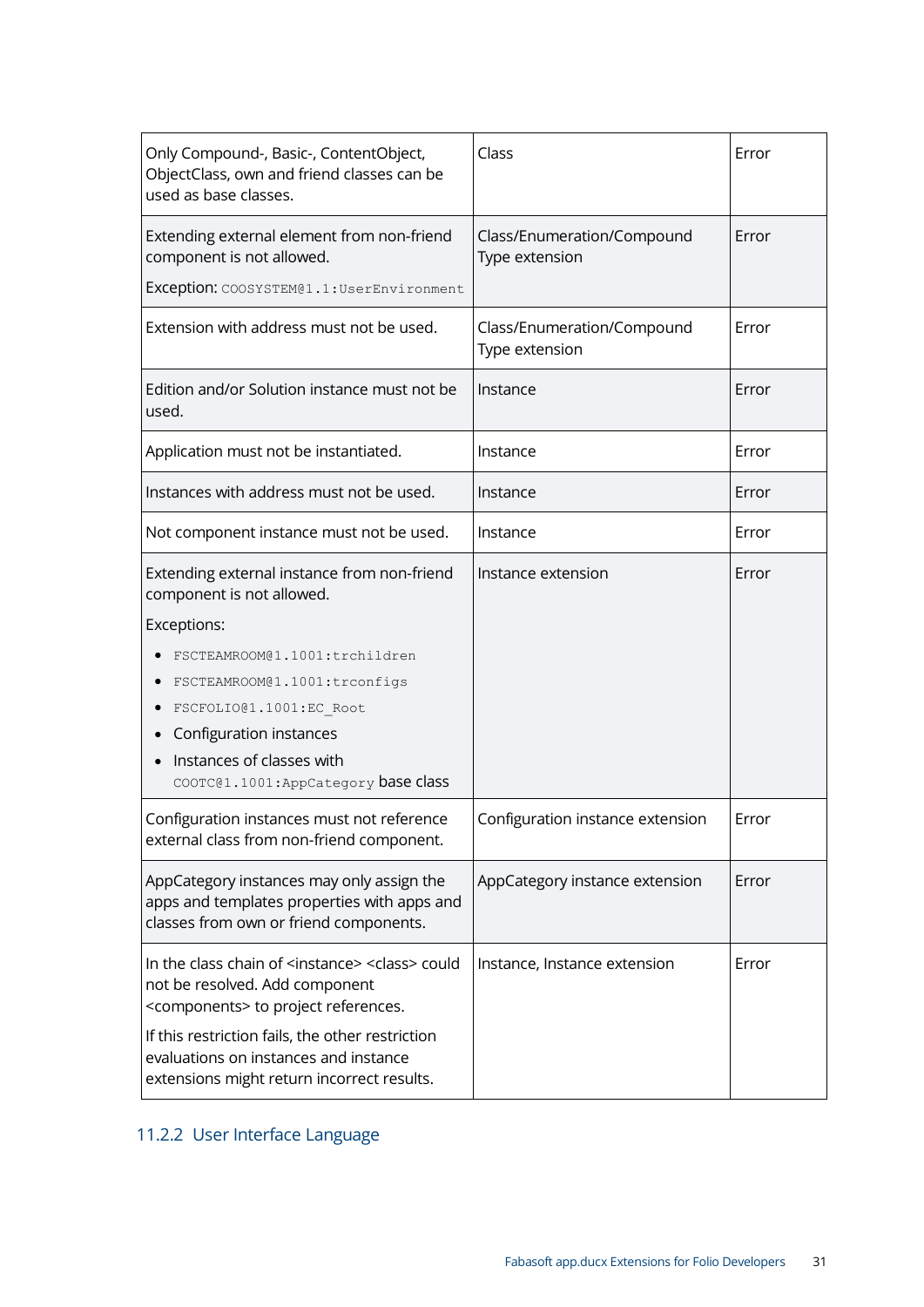| <b>Restriction</b>                                                       | <b>Restricted Element</b>                                                                | <b>Severity</b> |
|--------------------------------------------------------------------------|------------------------------------------------------------------------------------------|-----------------|
| External uj element from non-friend<br>component should not be extended. | Form/Property Page/Desk Form/<br>Menu/Menu Root/Task Pane<br>extension<br><b>Binding</b> | Warning         |
| Extension with address must not be used.                                 | Form/Property Page/Desk Form/<br>Menu/Menu Root/Task Pane<br>extension<br><b>Binding</b> | Error           |

### <span id="page-31-0"></span>11.2.3 Use Case Language

| <b>Restriction</b>                                                                                                        | <b>Restricted Element</b> | <b>Severity</b> |
|---------------------------------------------------------------------------------------------------------------------------|---------------------------|-----------------|
| Overriding external action from non-friend<br>component of external classes from non-<br>friend component is not allowed. | Overrides                 | Error           |
| Wrapper must not be used.                                                                                                 | Use case wrapper          | Error           |
| Extending external element from non-friend<br>component is not allowed.                                                   | Dialog extension          | Error           |
| Extension with address must not be used.                                                                                  | Dialog extension          | Error           |

# <span id="page-31-1"></span>11.2.4 Organization Structure Language

| <b>Restriction</b>                                                                          | <b>Resticted element</b> | <b>Severity</b> |
|---------------------------------------------------------------------------------------------|--------------------------|-----------------|
| Defining organizational structure model is not   Organizational structure model<br>allowed. |                          | Error           |

### <span id="page-31-2"></span>11.2.5 Business Process language

| <b>Restriction</b> | Resticted element | <b>Severity</b> |
|--------------------|-------------------|-----------------|
|                    |                   |                 |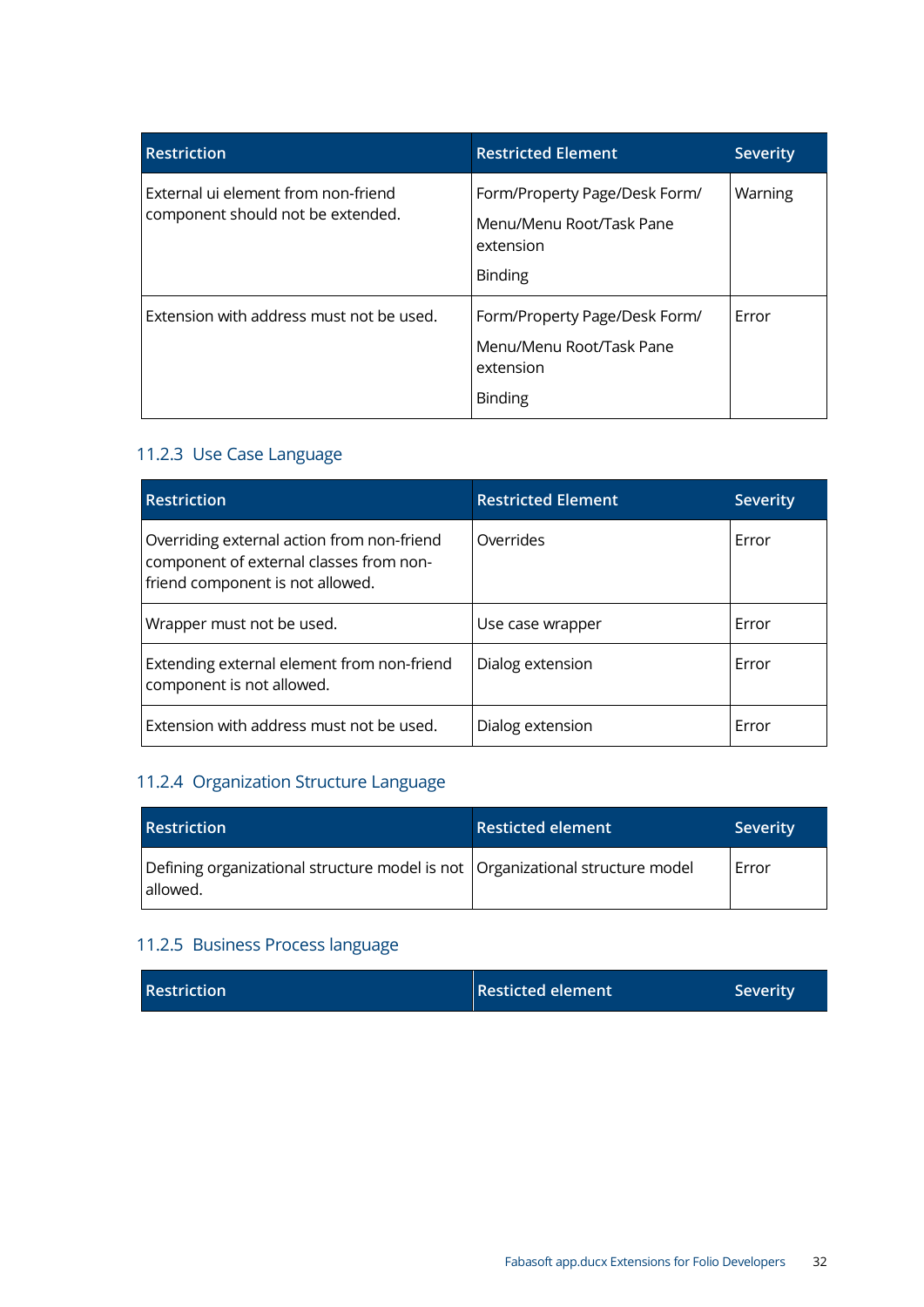| Defining positions and/or organizational units   Activity<br>for activities is not allowed. |                    | Error |
|---------------------------------------------------------------------------------------------|--------------------|-------|
| Extending external element from non-friend<br>component is not allowed.                     | Activity extension | Error |
| Extension with address must not be used.                                                    | Activity extension | Error |

### <span id="page-32-0"></span>11.2.6 Customization Language

| <b>Restriction</b>                                                                    | <b>Resticted element</b> | <b>Severity</b> |
|---------------------------------------------------------------------------------------|--------------------------|-----------------|
| Adding customizations to a target other than<br>EditionFolioCloud@1.1 is not allowed. | Target definition        | Error           |
| Overriding target is not allowed.                                                     | Target definition        | Error           |

### <span id="page-32-1"></span>11.3 Enterprise App Profile Restrictions

Following restrictions apply to the enterprise app profile.

### <span id="page-32-2"></span>11.3.1 Object Model Language

|  | Restriction |
|--|-------------|
|  |             |

**Restricted Element Severity**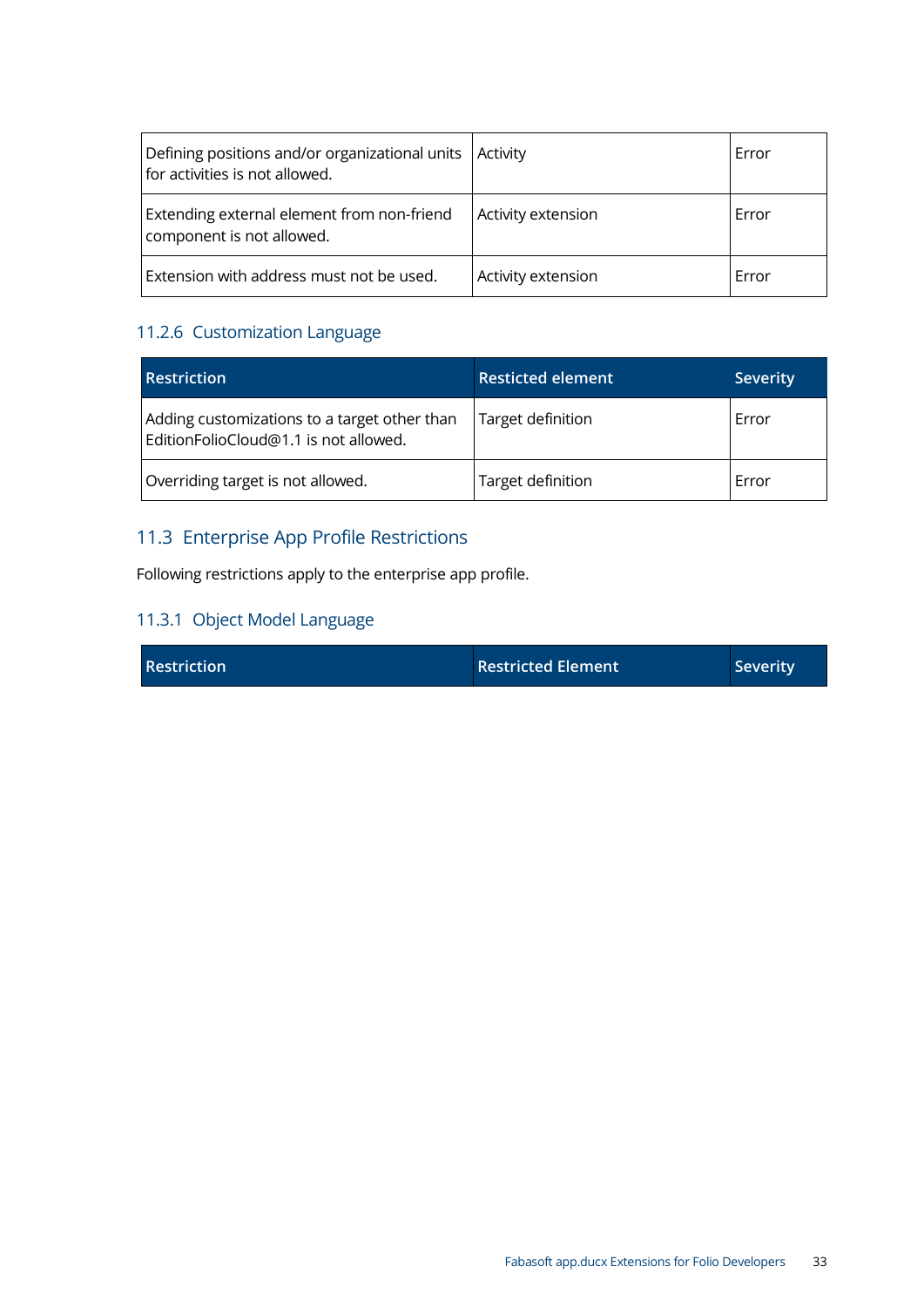| Only Compound-, Basic-, ContentObject,<br>ObjectClass, own and friend classes can be<br>used as base classes.                                             | Class                                        | Error |
|-----------------------------------------------------------------------------------------------------------------------------------------------------------|----------------------------------------------|-------|
| Extending external element from non-friend<br>component is not allowed.                                                                                   | Class/Enumeration/Compound<br>Type extension | Error |
| Extension with address must not be used.                                                                                                                  | Class/Enumeration/Compound<br>Type extension | Error |
| Edition and/or Solution instance must not be<br>used.                                                                                                     | Instance                                     | Error |
| Application must not be instantiated.                                                                                                                     | Instance                                     | Error |
| Instances with address must not be used.                                                                                                                  | Instance                                     | Error |
| Not component instance must not be used.                                                                                                                  | Instance                                     | Error |
| Extending external instance from non-friend<br>component is not allowed.                                                                                  | Instance extension                           | Error |
| Exceptions:                                                                                                                                               |                                              |       |
| FSCTEAMROOM@1.1001:trchildren                                                                                                                             |                                              |       |
| FSCTEAMROOM@1.1001:trconfigs                                                                                                                              |                                              |       |
| FSCFOLIO@1.1001:EC Root<br>٠                                                                                                                              |                                              |       |
| Configuration instances                                                                                                                                   |                                              |       |
| Instances of classes with                                                                                                                                 |                                              |       |
| COOTC@1.1001:AppCategory base class                                                                                                                       |                                              |       |
| Configuration instances must not reference<br>external class from non-friend component.                                                                   | Configuration instance extension             | Error |
| AppCategory instances may only assign the<br>apps and templates properties with apps and<br>classes from own or friend components.                        | AppCategory instance extension               | Error |
| In the class chain of <instance> <class> could<br/>not be resolved. Add component<br/><components> to project references.</components></class></instance> | Instance, Instance extension                 | Error |
| If this restriction fails, the other restriction<br>evaluations on instances and instance<br>extensions might return incorrect results.                   |                                              |       |

# <span id="page-33-0"></span>11.3.2 User Interface Language

| <b>Restriction</b> | Restricted Element | <b>Severity</b> |
|--------------------|--------------------|-----------------|
|                    |                    |                 |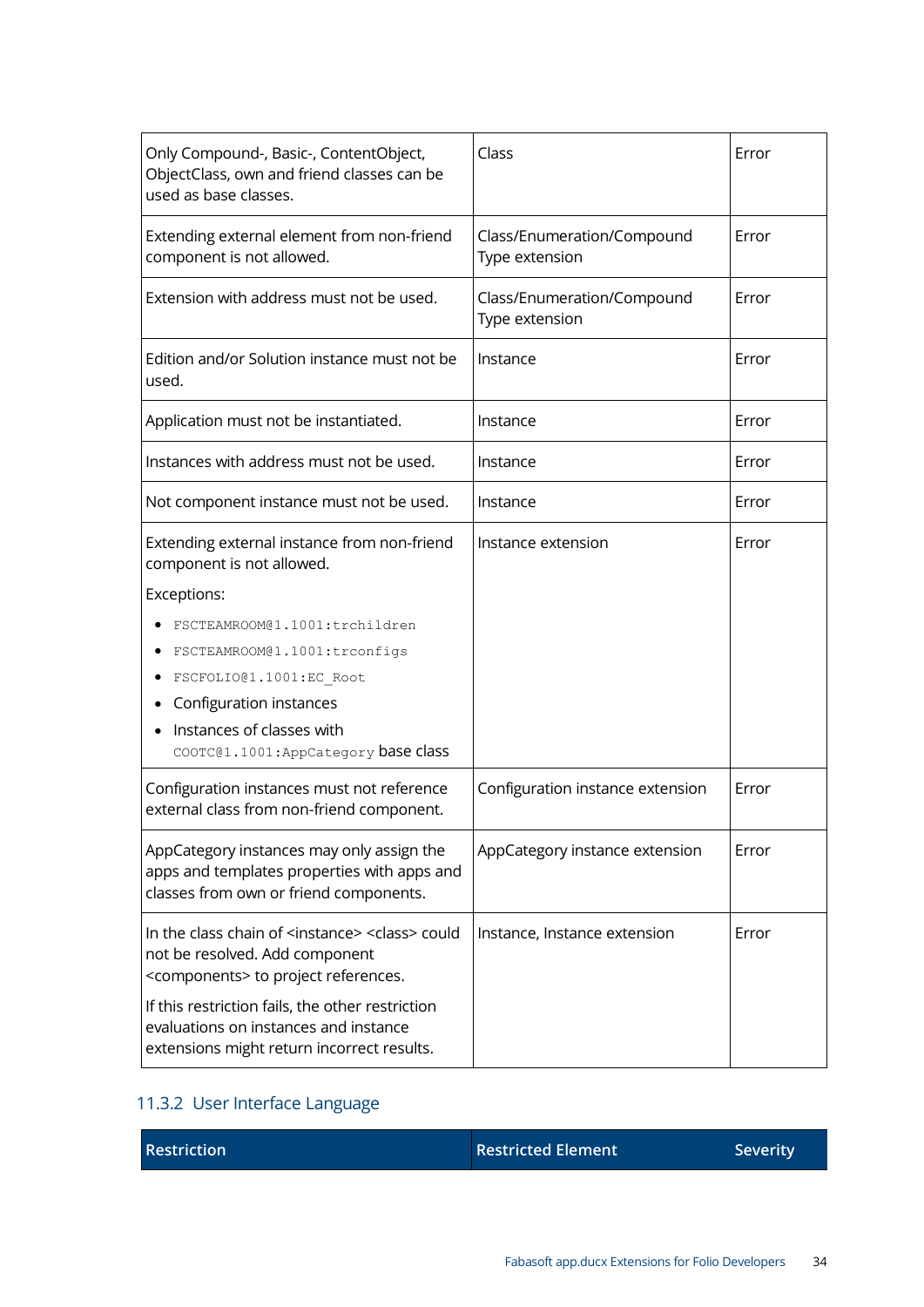| External uj element from non-friend<br>component should not be extended. | Form/Property Page/Desk Form/<br>Menu/Menu Root/Task Pane<br>extension<br><b>Binding</b> | Warning |
|--------------------------------------------------------------------------|------------------------------------------------------------------------------------------|---------|
| Extension with address must not be used.                                 | Form/Property Page/Desk Form/<br>Menu/Menu Root/Task Pane<br>extension<br><b>Binding</b> | Error   |

### <span id="page-34-0"></span>11.3.3 Use Case Language

| <b>Restriction</b>                                                                                                        | <b>Restricted Element</b> | <b>Severity</b> |
|---------------------------------------------------------------------------------------------------------------------------|---------------------------|-----------------|
| Overriding external action from non-friend<br>component of external classes from non-<br>friend component is not allowed. | Overrides                 | Error           |
| Wrapper must not be used.                                                                                                 | Use case wrapper          | Error           |
| Extending external element from non-friend<br>component is not allowed.                                                   | Dialog extension          | Error           |
| Extension with address must not be used.                                                                                  | Dialog extension          | Error           |

### <span id="page-34-1"></span>11.3.4 Business Process language

| <b>Restriction</b>                                                               | <b>Resticted element</b> | <b>Severity</b> |
|----------------------------------------------------------------------------------|--------------------------|-----------------|
| Defining positions and/or organizational units<br>for activities is not allowed. | Activity                 | Error           |
| Extending external element from non-friend<br>component is not allowed.          | Activity extension       | Error           |
| Extension with address must not be used.                                         | Activity extension       | Error           |
| The use of wait elements is not allowed.                                         | Process                  | Error           |

# <span id="page-34-2"></span>11.3.5 Customization Language

| <b>Restriction</b>                                                 | <b>Resticted element</b> | <b>Severity</b> |
|--------------------------------------------------------------------|--------------------------|-----------------|
| No target add excepting for<br>EditionFolioCompliance@1.1 allowed. | Target definition        | Error           |